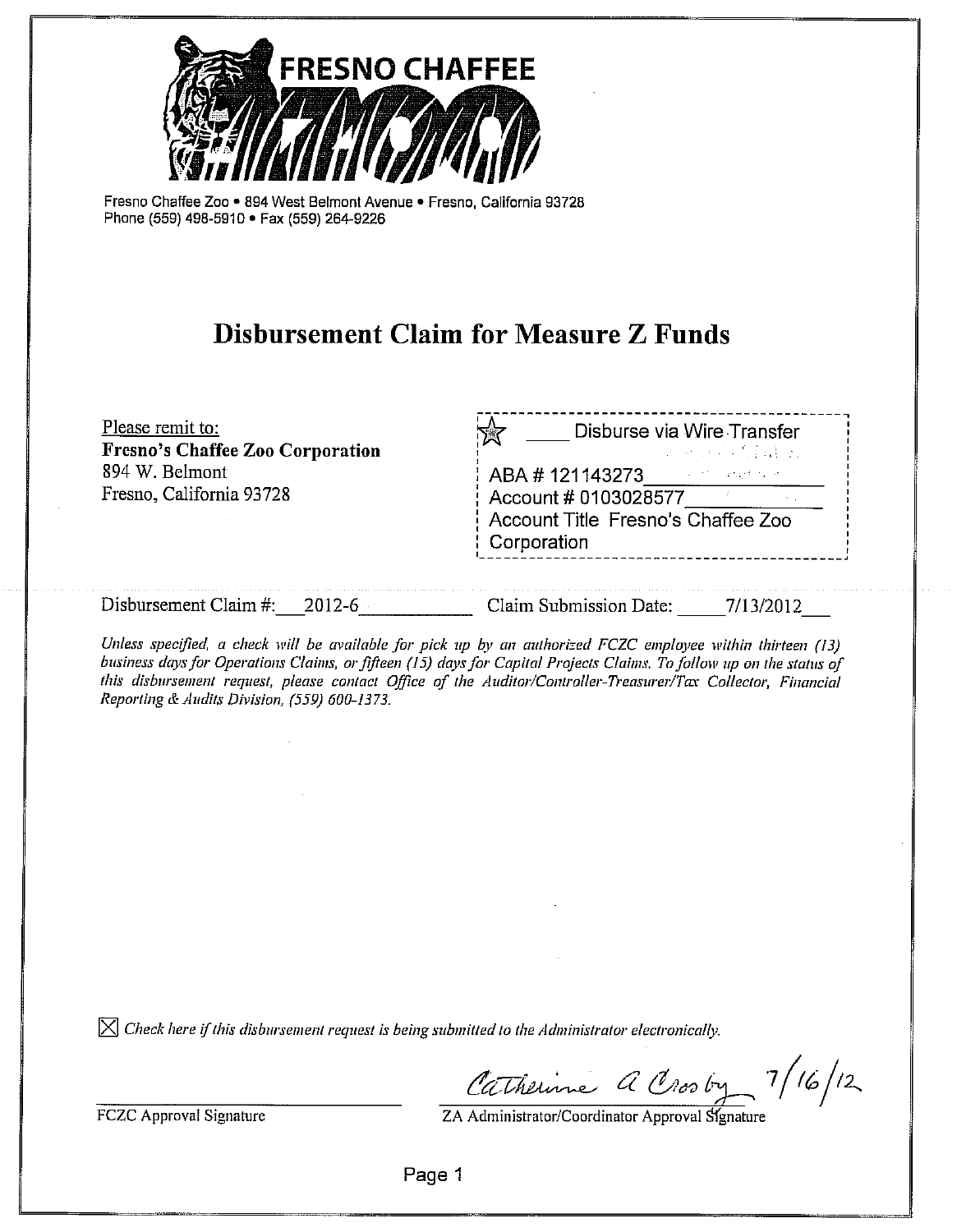

Fresno Chaffee Zoo • 894 West Belmont Avenue • Fresno, California 93728 Phone (559) 498-5910 Fax (559) 264-9226

# **Disbursement Claim for Measure Z Funds**

Disbursement Claim #:\_\_\_\_\_2012-6\_\_\_\_\_\_\_\_ Claim Submission Date: \_\_\_\_\_\_7/13/2012\_\_\_\_\_

## **Request Details**

| <b>Invoice Date</b> | Approved       | Variance    | Description                                       | <b>Amount Requested</b> |
|---------------------|----------------|-------------|---------------------------------------------------|-------------------------|
| or Date Range       | Monthly Budget | Explanation |                                                   |                         |
| (if multiple)       | Covering       |             |                                                   |                         |
| invoices)           | Invoiced       |             |                                                   |                         |
|                     | Month(s)       |             |                                                   |                         |
| $6/1 - 6/30/12$     | \$169,167.67   |             | Animal Dept. Salary & Benefits<br>$\overline{3/}$ | 160,929.93              |
| $6/1 - 6/30/12$     | \$89.289.45    |             | Education Dept. Salary & Benefits-                | 93.815.18<br>πυ         |
| $6/1 - 6/30/12$     | \$66,453.92    |             | Maintenance Dept. Salary &                        | \$<br>50,133.46         |
|                     |                |             | <b>Benefits</b>                                   |                         |
| $6/1 - 6/30/12$     | \$57,034.02    |             | Visitor Services Dept. Salary &                   | \$68.498.97             |
|                     |                |             | <b>Benefits</b>                                   |                         |
|                     |                |             |                                                   |                         |
|                     |                |             |                                                   |                         |
|                     |                |             |                                                   |                         |
| $6/1 - 6/30/12$     | \$<br>10.00    |             | Wire Fee                                          | \$<br>10.00             |
|                     |                |             |                                                   |                         |
|                     |                |             |                                                   | \$373,387.54            |
|                     |                |             |                                                   | (10.00)                 |
|                     | \$381,955.06   |             | TOTAL AMOUNT                                      | \$373,377.54            |
|                     |                |             | <b>REQUESTED</b>                                  |                         |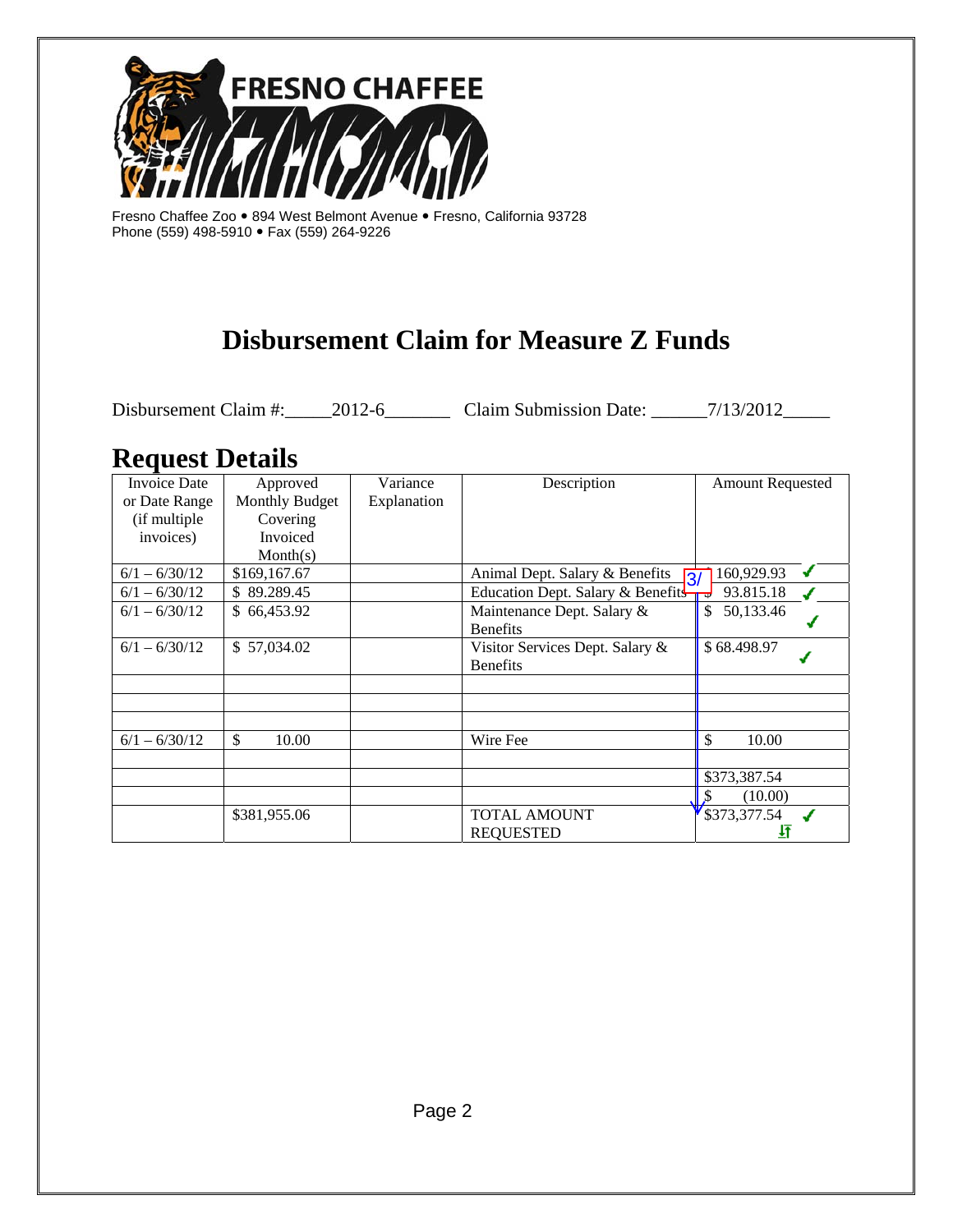## 7/13/2012 10:07:30AM **Fresno's Chaffee Zoo Corporation** Page 2 **Income Statement**

|                                  | 2012 Budget Budget | June         | June<br><b>Measure Z</b> | June<br>Actual | <b>YTD</b><br><b>Budget</b> | <b>YTD</b><br><b>Measure Z</b> | <b>YTD</b><br>Actual |
|----------------------------------|--------------------|--------------|--------------------------|----------------|-----------------------------|--------------------------------|----------------------|
| <b>EXPENSES</b>                  |                    |              |                          |                |                             |                                |                      |
| <b>OPERATING EXPENSES</b>        |                    |              |                          |                |                             |                                |                      |
| <b>Personnel Expenses</b>        |                    |              |                          |                |                             |                                |                      |
| Administration                   | \$613,767.00       | \$65,167.67  | \$0.00                   | \$60,344.98    | \$293,177.34                | \$0.00                         | \$264,125.10         |
| Animal                           | \$1,596,523.00     | \$169,820.31 | 4/<br>\$160,929.93       | \$160,929.93   | \$747,046.77                | \$668,678.56                   | \$668,678.56         |
| Education                        | \$690,258.00       | \$89,289.45  | $5/$ \$93,815.18         | \$93,937.53    | \$325,682.62                | \$318,711.76                   | \$318,834.11         |
| Maintenance/Horticulture         | \$650,015.00       | \$66,453.92  | 5/<br>\$50,133.46        | \$50,133.46    | \$311,945.21                | \$250,091.54                   | \$250,091.54         |
| Membership/Development/Marketing | \$376,555.00       | \$40,181.05  | \$0.00                   | \$45,799.78    | \$180,056.15                | \$0.00                         | \$168,390.84         |
| Veterinary                       | \$206,718.00       | \$21,941.98  | \$0.00                   | \$24,765.65    | \$98,772.53                 | \$0.00                         | \$101,750.48         |
| Visitor Services                 | \$512,964.00       | \$57,034.02  | \$68,498.97<br>16/       | \$68,498.97    | \$241,620.99                | \$242,757.29                   | \$242,757.29         |
| <b>Total Personnel Expenses</b>  | \$4,646,800.00     | \$509,888.40 | \$373,377.54             | \$504,410.30   | \$2,198,301.61              | \$1,480,239.15                 | \$2,014,627.92       |
| <b>Other Expenses</b>            |                    |              |                          |                |                             |                                |                      |
| Advertising                      | \$296,750.00       | \$25,604.16  | \$0.00                   | \$29,104.36    | \$148,624.96                | \$0.00                         | \$116,405.09         |
| Animal Feed                      | \$244,200.00       | \$19,516.67  | \$0.00                   | \$21,143.30    | \$117,099.94                | \$0.00                         | \$117,114.32         |
| Computer/Software                | \$34,280.00        | \$2,206.68   | \$0.00                   | \$504.68       | \$21,039.76                 | \$0.00                         | \$21,222.29          |
| Conservation                     | \$20,000.00        | \$500.00     | \$0.00                   | \$0.00         | \$4,000.00                  | \$0.00                         | \$2,487.83           |
| <b>Depreciation Expense</b>      | \$235,272.00       | \$13,252.00  | \$0.00                   | \$11,828.98    | \$79,512.00                 | \$0.00                         | \$70,526.98          |
| Dues                             | \$33,450.00        | \$954.16     | \$0.00                   | \$896.00       | \$14,424.96                 | \$0.00                         | \$5,469.44           |
| Equipment                        | \$145,660.00       | \$13,688.35  | \$0.00                   | \$6,830.40     | \$63,129.66                 | \$0.00                         | \$36,537.45          |
| Fleet                            | \$41,250.00        | \$3,437.50   | \$0.00                   | \$3,946.64     | \$20,624.84                 | \$0.00                         | \$12,557.15          |
| Food/Catering                    | \$58,100.00        | \$13,158.33  | \$0.00                   | \$7,968.18     | \$29,099.94                 | \$0.00                         | \$22,395.01          |
| Insurance                        | \$140,000.00       | \$10,000.00  | \$0.00                   | \$7,315.67     | \$90,000.00                 | \$0.00                         | \$78,207.65          |
| <b>Miscellaneous Business</b>    | \$9,700.00         | \$873.34     | \$0.00                   | \$1,029.28     | \$4,784.76                  | \$0.00                         | \$3,038.67           |
| Office Supplies                  | \$33,145.00        | \$2,754.15   | \$0.00                   | \$1,400.60     | \$16,549.70                 | \$0.00                         | \$7,006.92           |
| Postage                          | \$44,045.00        | \$2,891.25   | \$0.00                   | \$3,742.30     | \$20,447.30                 | \$0.00                         | \$18,919.59          |
| Printing                         | \$88,250.00        | \$14,124.99  | \$0.00                   | \$3,054.90     | \$43,249.82                 | \$0.00                         | \$32,917.41          |
| Repairs and Replacements         | \$215,750.00       | \$17,145.83  | \$0.00                   | \$8,202.22     | \$102,874.82                | \$0.00                         | \$67,498.52          |
| Service/Bank/Credit Card Fees    | \$85,040.00        | \$6,478.33   | \$10.00                  | \$811.69       | \$42,669.94                 | \$160.00                       | \$41,403.13          |
| Signage                          | \$13,000.00        | \$1,083.33   | \$0.00                   | \$1,619.52     | \$6,499.98                  | \$0.00                         | \$14,575.41          |
| <b>Specialized Services</b>      | \$572,110.00       | \$47,263.33  | \$0.00                   | \$50,399.42    | \$289,004.78                | \$0.00                         | \$280,190.31         |
| <b>Staff Development</b>         | \$58,250.00        | \$4,020.84   | \$0.00                   | \$3,295.99     | \$29,624.76                 | \$0.00                         | \$11,372.55          |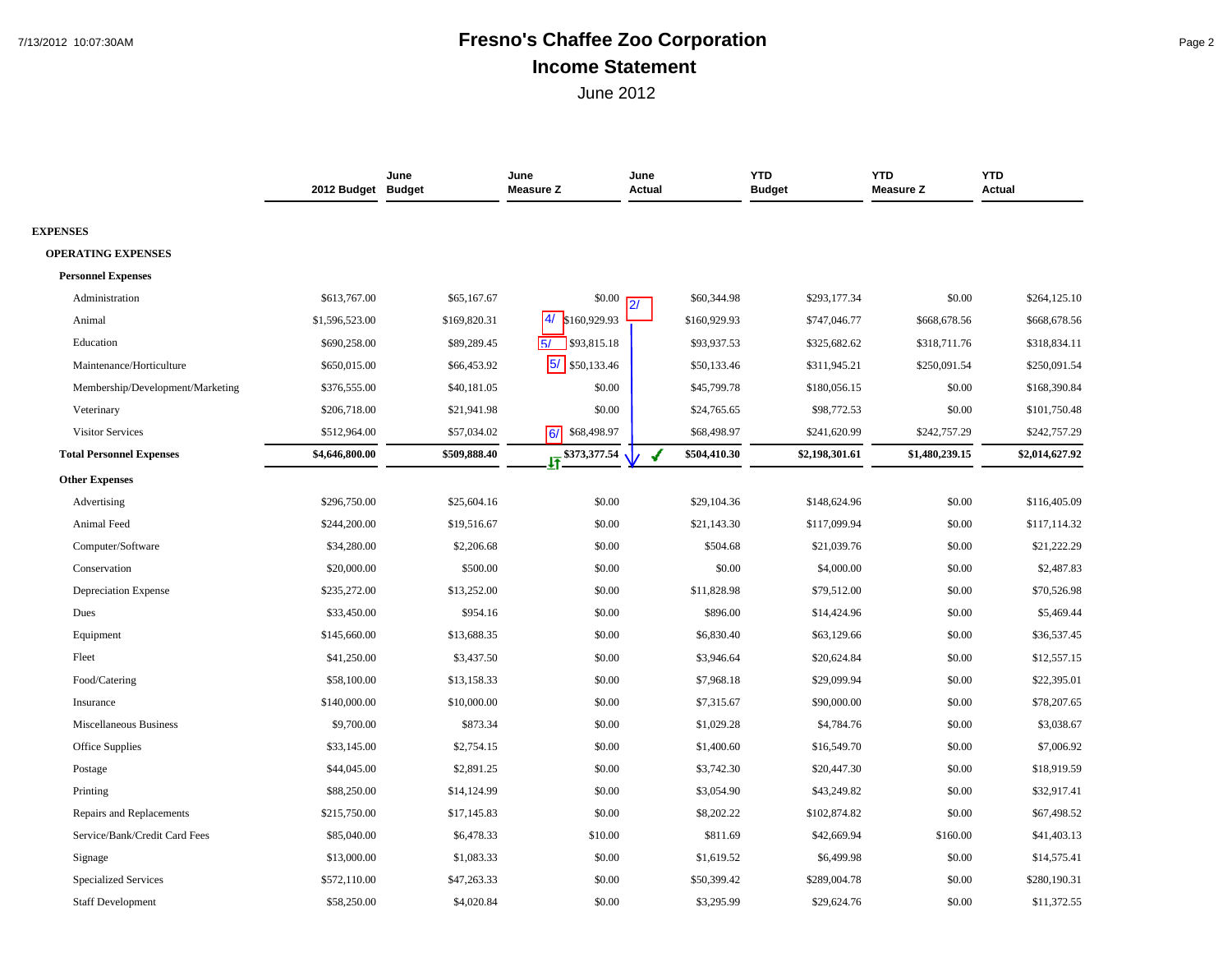## 7/13/2012 10:11:59AM **Fresno's Chaffee Zoo Corporation** Page 9 **Income Statement**

|                                        | 2012 Budget Budget | June         | June<br><b>Measure Z</b>          | June<br>Actual | <b>YTD</b><br><b>Budget</b> | <b>YTD</b><br><b>Measure Z</b> | <b>YTD</b><br>Actual |
|----------------------------------------|--------------------|--------------|-----------------------------------|----------------|-----------------------------|--------------------------------|----------------------|
|                                        |                    |              |                                   |                |                             |                                |                      |
| <b>EXPENSES</b>                        |                    |              |                                   |                |                             |                                |                      |
| <b>OPERATING EXPENSES</b>              |                    |              |                                   |                |                             |                                |                      |
| <b>Personnel Expenses</b>              |                    |              |                                   |                |                             |                                |                      |
| Administration                         |                    |              |                                   |                |                             |                                |                      |
| Benefits-General                       | \$0.00             | \$0.00       | \$0.00                            | \$0.00         | \$0.00                      | \$0.00                         | \$0.00               |
| Benefits-Administration                | \$64,970.00        | \$4,800.00   | \$0.00                            | \$2,616.77     | \$31,950.00                 | \$0.00                         | \$17,297.58          |
| Payroll Taxes-General                  | \$0.00             | \$0.00       | \$0.00                            | \$0.00         | \$0.00                      | \$0.00                         | \$0.00               |
| Payroll Taxes-Administration           | \$41,743.00        | \$4,591.73   | \$0.00                            | \$4,042.61     | \$19,869.66                 | \$0.00                         | \$16,907.42          |
| <b>Retirement Contribution-General</b> | \$0.00             | \$0.00       | \$0.00                            | \$0.00         | \$0.00                      | \$0.00                         | \$0.00               |
| Retirement Contribution-Administration | \$10,860.00        | \$1,194.60   | \$0.00                            | \$0.00         | \$5,169.36                  | \$0.00                         | \$5,338.05           |
| Salaries-General                       | \$0.00             | \$0.00       | \$0.00                            | \$0.00         | \$0.00                      | \$0.00                         | \$0.00               |
| Salaries-Administration                | \$488,718.00       | \$53,758.98  | \$0.00                            | \$53,114.35    | \$232,629.76                | \$0.00                         | \$222,193.26         |
| Workers Comp-General                   | \$0.00             | \$0.00       | \$0.00                            | \$0.00         | \$0.00                      | \$0.00                         | \$0.00               |
| Workers Comp-Administration            | \$7,476.00         | \$822.36     | \$0.00                            | \$571.25       | \$3,558.56                  | \$0.00                         | \$2,388.79           |
| <b>Total Administration</b>            | \$613,767.00       | \$65,167.67  | \$0.00                            | \$60,344.98    | \$293,177.34                | \$0.00                         | \$264,125.10         |
|                                        |                    |              |                                   |                |                             |                                |                      |
| Animal                                 |                    |              |                                   |                |                             |                                |                      |
| Benefits-Animal                        | \$170,993.00       | \$11,000.00  | 8/<br>\$8,180.94                  | \$8,180.94     | \$77,993.00                 | \$62,897.87                    | \$62,897.87          |
| Payroll Taxes-Animal                   | \$89,860.00        | \$9,884.60   | $ 10\rangle$<br>\$9,847.32        | \$9,847.32     | \$42,773.36                 | \$43,567.34                    | \$43,567.34          |
| <b>Retirement Contribution-Animal</b>  | \$24,392.00        | \$2,683.12   | \$0.00                            | \$0.00         | \$11,610.58                 | \$6,673.64                     | \$6,673.64           |
| Salaries-Animal                        | \$1,186,709.00     | \$132,550.00 | \$129,028.75<br>12/               | \$129,028.75   | \$555,375.00                | \$499,998.52                   | \$499,998.52         |
| Workers Comp-Animal                    | \$124,569.00       | \$13,702.59  | 14/<br>\$13,872.92                | \$13,872.92    | \$59,294.83                 | \$55,541.19                    | \$55,541.19          |
| <b>Total Animal</b>                    | \$1,596,523.00     | \$169,820.31 | $\frac{1}{\sqrt{1}}$ \$160,929.93 | \$160,929.93   | \$747,046.77                | \$668,678.56                   | \$668,678.56         |
|                                        |                    |              |                                   |                |                             |                                |                      |
| Education                              |                    |              |                                   |                |                             |                                |                      |
| <b>Benefits-Education</b>              | \$64,970.00        | \$5,200.00   | 8/ \$3,003.77                     | \$3,003.77     | \$31,100.00                 | \$22,606.39                    | \$22,606.39          |
| Benefits-Volunteer                     | \$0.00             | \$0.00       | \$0.00                            | \$0.00         | \$0.00                      | \$0.00                         | \$0.00               |
| Payroll Taxes-Education                | \$43,878.00        | \$6,025.00   | 10/<br>5,794.06                   | \$5,794.06     | \$20,570.00                 | \$18,535.28                    | \$18,535.28          |
| Payroll Taxes-Volunteer                | \$0.00             | \$0.00       | \$0.00                            | \$0.00         | \$0.00                      | \$0.00                         | \$0.00               |
| Retirement Contribution-Education      | \$8,845.00         | \$972.95     | \$0.00                            | \$0.00         | \$4,210.22                  | \$2,773.86                     | \$2,773.86           |
| Salaries-Education                     | \$506,415.00       | \$69,815.00  | \$76,093.71<br>13/                | \$76,093.71    | \$238,315.00                | \$244,345.21                   | \$244,345.21         |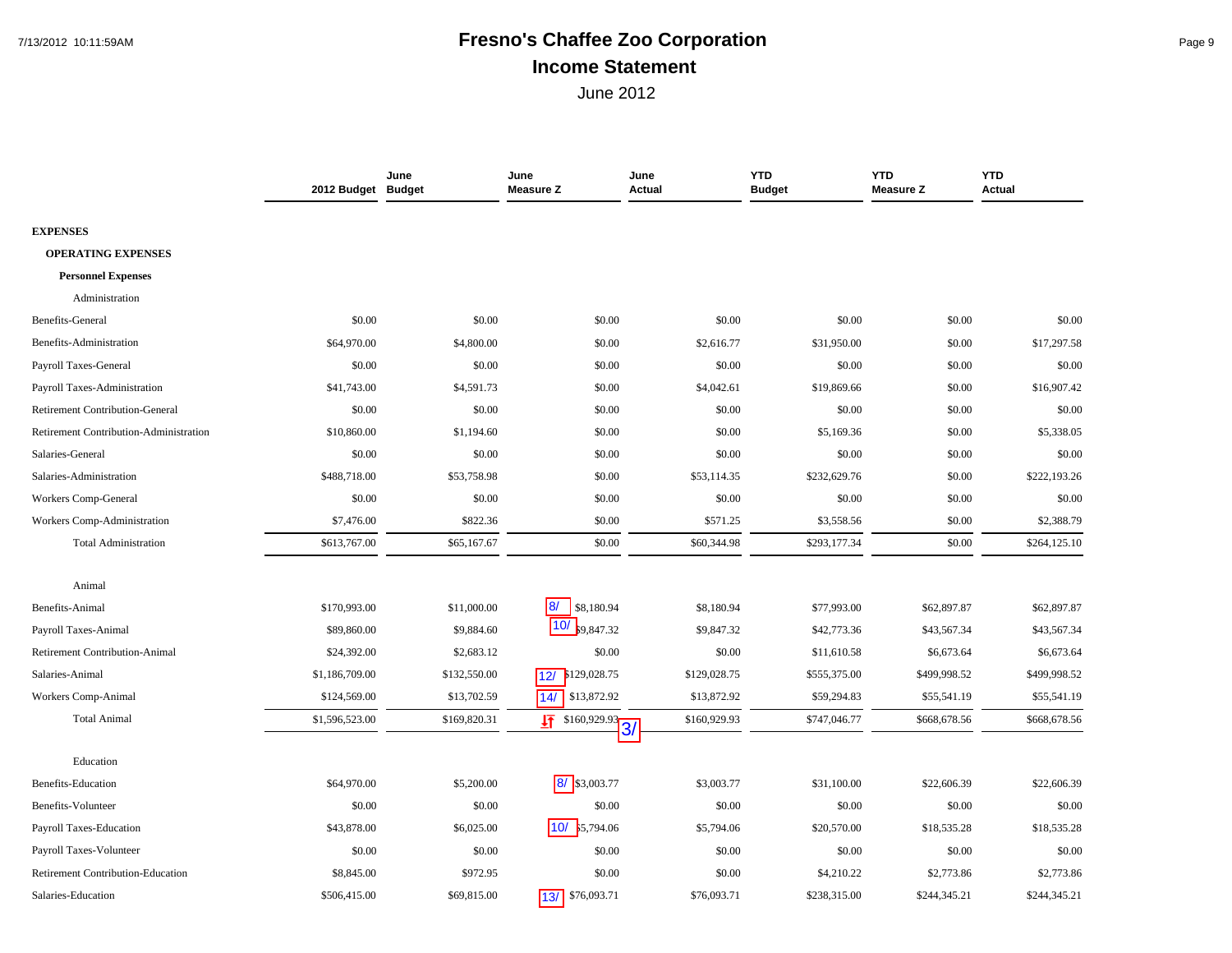## 7/13/2012 10:11:59AM **Fresno's Chaffee Zoo Corporation** Page 10 **Income Statement**

|                                            | 2012 Budget Budget | June        | June<br><b>Measure Z</b>        | June<br><b>Actual</b> | <b>YTD</b><br><b>Budget</b> | <b>YTD</b><br><b>Measure Z</b> | <b>YTD</b><br><b>Actual</b> |
|--------------------------------------------|--------------------|-------------|---------------------------------|-----------------------|-----------------------------|--------------------------------|-----------------------------|
| Salaries-Volunteer                         | \$0.00             | \$0.00      | \$0.00                          | \$122.35              | \$0.00                      | \$0.00                         | \$122.35                    |
| Workers Comp-Education                     | \$66,150.00        | \$7,276.50  | 15/ \$8,923.64                  | \$8,923.64            | \$31,487.40                 | \$30,451.02                    | \$30,451.02                 |
| Workers Comp-Volunteer                     | \$0.00             | \$0.00      | \$0.00                          | \$0.00                | \$0.00                      | \$0.00                         | \$0.00                      |
| <b>Total Education</b>                     | \$690,258.00       | \$89,289.45 | $\frac{1}{1}$ \$93,815.18<br>3/ | \$93,937.53           | \$325,682.62                | \$318,711.76                   | \$318,834.11                |
| Maintenance/Horticulture                   |                    |             |                                 |                       |                             |                                |                             |
| Benefits-Maintenance                       | \$56,606.00        | \$4,000.00  | 77<br>\$4,301.46                | \$4,301.46            | \$28,306.00                 | \$25,527.62                    | \$25,527.62                 |
| Benefits-Horticulture                      | \$41,500.00        | \$2,800.00  | \$1,731.42<br>17/               | \$1,731.42            | \$20,900.00                 | \$15,947.25                    | \$15,947.25                 |
| Payroll Taxes-Maintenance                  | \$29,337.00        | \$2,171.00  | 9/<br>\$1,962.41                | \$1,962.41            | \$13,995.00                 | \$8,352.13                     | \$8,352.13                  |
| Payroll Taxes-Horticulture                 | \$17,780.00        | \$1,955.80  | 9/<br>\$850.66                  | \$850.66              | \$8,463.28                  | \$4,861.22                     | \$4,861.22                  |
| Retirement Contribution-Maintenance        | \$1,943.00         | \$213.73    | \$0.00                          | \$0.00                | \$924.86                    | \$579.80                       | \$579.80                    |
| Retirement Contribution-Horticulture       | \$2,054.00         | \$225.94    | \$0.00                          | \$0.00                | \$977.69                    | \$0.00                         | \$0.00                      |
| Salaries-Maintenance                       | \$233,167.00       | \$25,648.37 | 12/26,032.77                    | \$26,032.77           | \$110,987.48                | \$111,213.04                   | \$111,213.04                |
| Salaries-Horticulture                      | \$216,978.00       | \$23,867.58 | 12/<br>\$11,255.00              | \$11,255.00           | \$103,281.52                | \$64,702.89                    | \$64,702.89                 |
| Workers Comp-Maintenance                   | \$29,688.00        | \$3,265.68  | 14/<br>\$2,770.68               | \$2,770.68            | \$14,131.48                 | \$11,872.84                    | \$11,872.84                 |
| Workers Comp-Horticulture                  | \$20,962.00        | \$2,305.82  | 1,229.06<br>14/                 | \$1,229.06            | \$9,977.90                  | \$7,034.75                     | \$7,034.75                  |
| Total Maintenance/Horticulture             | \$650,015.00       | \$66,453.92 | $\frac{1}{2}$ \$50,133.46 3/    | \$50,133.46           | \$311,945.21                | \$250,091.54                   | \$250,091.54                |
|                                            |                    |             |                                 |                       |                             |                                |                             |
| Membership/Development/Marketing           |                    |             |                                 |                       |                             |                                |                             |
| <b>Benefits-Development</b>                | \$34,000.00        | \$2,500.00  | \$0.00                          | \$1,743.02            | \$17,000.00                 | \$0.00                         | \$13,467.67                 |
| Payroll Taxes-Development                  | \$26,424.00        | \$2,906.64  | \$0.00                          | \$2,982.03            | \$12,577.81                 | \$0.00                         | \$10,288.34                 |
| Payroll Taxes-Special Events               | \$0.00             | \$0.00      | \$0.00                          | \$0.00                | \$0.00                      | \$0.00                         | \$0.00                      |
| <b>Retirement Contribution-Development</b> | \$4,460.00         | \$490.60    | \$0.00                          | \$0.00                | \$2,122.96                  | \$0.00                         | \$2,051.07                  |
| Salaries-Development                       | \$298,195.00       | \$32,801.45 | \$0.00                          | \$39,201.17           | \$141,940.82                | \$0.00                         | \$135,760.86                |
| Salaries-Special Events                    | \$0.00             | \$0.00      | \$0.00                          | \$0.00                | \$0.00                      | \$0.00                         | \$0.00                      |
| Workers Comp-Development                   | \$13,476.00        | \$1,482.36  | \$0.00                          | \$1,873.56            | \$6,414.56                  | \$0.00                         | \$6,822.90                  |
| Workers Comp-Special Events                | \$0.00             | \$0.00      | \$0.00                          | \$0.00                | \$0.00                      | \$0.00                         | \$0.00                      |
| Total Membership/Development/Marketing     | \$376,555.00       | \$40,181.05 | \$0.00                          | \$45,799.78           | \$180,056.15                | \$0.00                         | \$168,390.84                |
| Veterinary                                 |                    |             |                                 |                       |                             |                                |                             |
| <b>Benefits-Veterinary</b>                 | \$17,700.00        | \$1,150.00  | \$0.00                          | \$3,709.22            | \$8,800.00                  | \$0.00                         | \$14,440.78                 |
| Payroll Taxes-Veterinary                   | \$13,418.00        | \$1,475.98  | \$0.00                          | \$1,355.54            | \$6,386.96                  | \$0.00                         | \$5,479.87                  |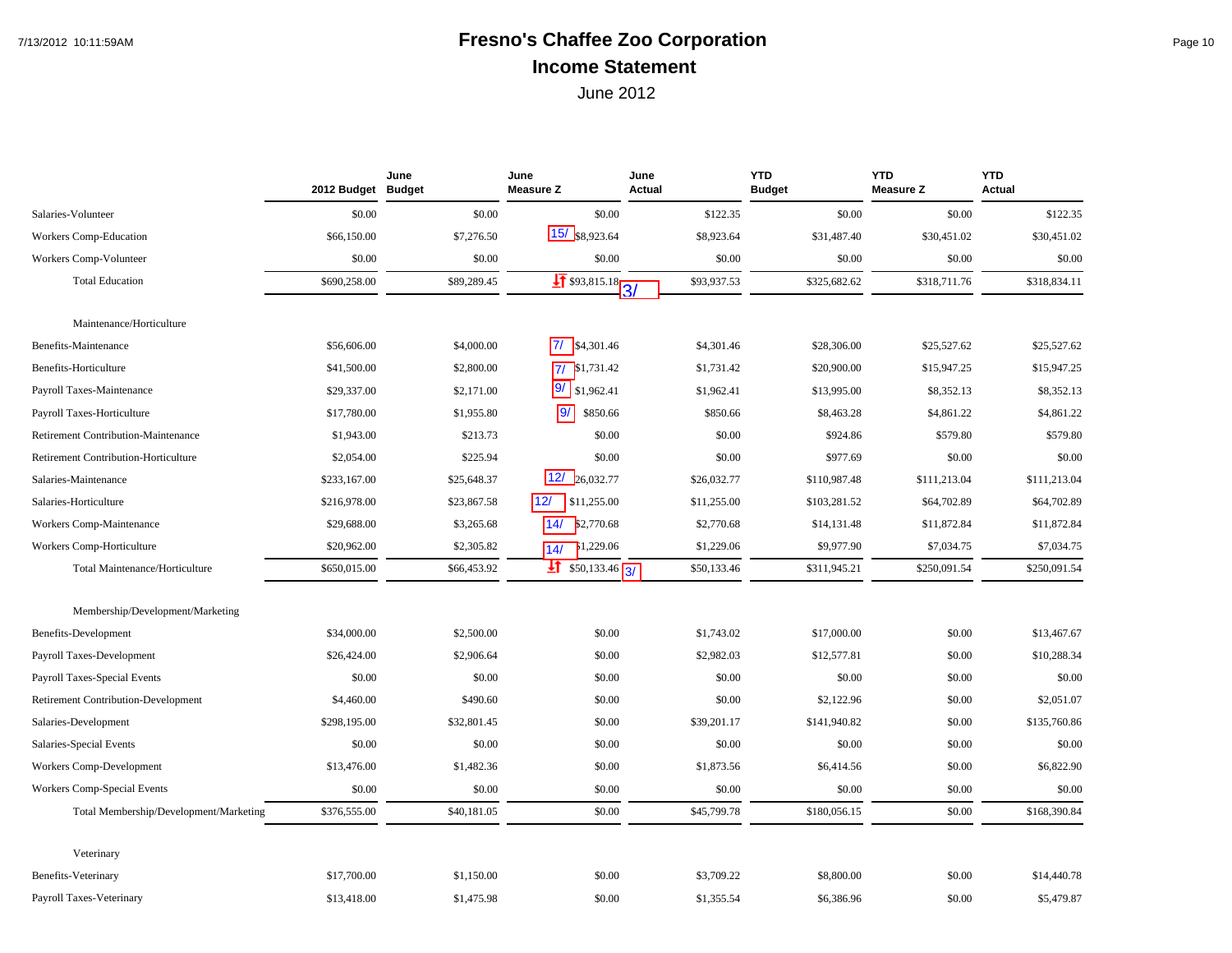## 7/13/2012 10:11:59AM **Fresno's Chaffee Zoo Corporation** Page 11 **Income Statement**

|                                                 | 2012 Budget Budget | June         | June<br><b>Measure Z</b>          | June<br>Actual | <b>YTD</b><br><b>Budget</b> | <b>YTD</b><br><b>Measure Z</b> | <b>YTD</b><br><b>Actual</b> |
|-------------------------------------------------|--------------------|--------------|-----------------------------------|----------------|-----------------------------|--------------------------------|-----------------------------|
| <b>Retirement Contribution-Veterinary</b>       | \$5,554.00         | \$610.94     | \$0.00                            | \$0.00         | \$2,643.69                  | \$0.00                         | \$2,191.59                  |
| Salaries-Veterinary                             | \$151,180.00       | \$16,629.80  | \$0.00                            | \$17,719.77    | \$71,961.68                 | \$0.00                         | \$71,632.72                 |
| Workers Comp-Veterinary                         | \$18,866.00        | \$2,075.26   | \$0.00                            | \$1,981.12     | \$8,980.20                  | \$0.00                         | \$8,005.52                  |
| <b>Total Veterinary</b>                         | \$206,718.00       | \$21,941.98  | \$0.00                            | \$24,765.65    | \$98,772.53                 | \$0.00                         | \$101,750.48                |
| <b>Visitor Services</b>                         |                    |              |                                   |                |                             |                                |                             |
| Benefits-Security                               | \$20,680.00        | \$1,400.00   | 8/<br>\$1,242.46                  | \$1,242.46     | \$10,350.00                 | \$9,643.34                     | \$9,643.34                  |
| <b>Benefits-Visitor Services</b>                | \$16,710.00        | \$1,180.00   | 9/<br>\$1,212.42                  | \$1,212.42     | \$8,380.00                  | \$8,645.63                     | \$8,645.63                  |
| Payroll Taxes-Security                          | \$17,304.00        | \$1,903.44   | $10/$ \$2,095.02                  | \$2,095.02     | \$8,236.69                  | \$6,857.72                     | \$6,857.72                  |
| <b>Payroll Taxes-Visitor Services</b>           | \$20,685.00        | \$2,100.00   | 111/<br>\$2,144.36                | \$2,144.36     | \$10,350.00                 | \$7,470.69                     | \$7,470.69                  |
| <b>Retirement Contribution-Security</b>         | \$2,345.00         | \$257.95     | \$0.00                            | \$0.00         | \$1,116.22                  | \$805.20                       | \$805.20                    |
| <b>Retirement Contribution-Visitor Services</b> | \$2,972.00         | \$326.92     | \$0.00                            | \$0.00         | \$1,414.66                  | \$1,366.50                     | \$1,366.50                  |
| Salaries-Security                               | \$174,888.00       | \$19,237.68  | 13/<br>27,496.06                  | \$27,496.06    | \$83,246.68                 | \$90,280.19                    | \$90,280.19                 |
| Salaries-Visitor Services                       | \$215,307.00       | \$26,000.00  | 13/ \$28,166.10                   | \$28,166.10    | \$98,500.00                 | \$97,039.13                    | \$97,039.13                 |
| <b>Workers Comp-Security</b>                    | \$20,213.00        | \$2,223.43   | 15/ \$3,006.77                    | \$3,006.77     | \$9,621.38                  | \$9,883.60                     | \$9,883.60                  |
| <b>Workers Comp-Visitor Services</b>            | \$21,860.00        | \$2,404.60   | 15/3,135.78                       | \$3,135.78     | \$10,405.36                 | \$10,765.29                    | \$10,765.29                 |
| Total                                           | \$512,964.00       | \$57,034.02  | $\sqrt{1}$ \$68,498.97 $\sqrt{3}$ | \$68,498.97    | \$241,620.99                | \$242,757.29                   | \$242,757.29                |
| <b>Total Personnel Expenses</b>                 | \$4,646,800.00     | \$509,888.40 | \$373,377.54                      | \$504,410.30   | \$2,198,301.61              | \$1,480,239.15                 | \$2,014,627.92              |
| <b>Other Expenses</b>                           |                    |              |                                   |                |                             |                                |                             |
| Advertising                                     |                    |              |                                   |                |                             |                                |                             |
| Advertising                                     | \$0.00             | \$0.00       | \$0.00                            | \$0.00         | \$0.00                      | \$0.00                         | \$0.00                      |
| Advertising-Marketing                           | \$288,250.00       | \$24,020.83  | \$0.00                            | \$29,104.36    | \$144,124.98                | \$0.00                         | \$113,938.84                |
| Advertising-Development                         | \$0.00             | \$0.00       | \$0.00                            | \$0.00         | \$0.00                      | \$0.00                         | \$0.00                      |
| Advertising-Special Events                      | \$6,500.00         | \$1,583.33   | \$0.00                            | \$0.00         | \$2,499.98                  | \$0.00                         | \$774.25                    |
| Advertising-Education                           | \$2,000.00         | \$0.00       | \$0.00                            | \$0.00         | \$2,000.00                  | \$0.00                         | \$1,692.00                  |
| <b>Advertising-Visitor Services</b>             | \$0.00             | \$0.00       | \$0.00                            | \$0.00         | \$0.00                      | \$0.00                         | \$0.00                      |
| Advertising-Administration                      | \$0.00             | \$0.00       | \$0.00                            | \$0.00         | \$0.00                      | \$0.00                         | \$0.00                      |
| Advertising-Information Technology              | \$0.00             | \$0.00       | \$0.00                            | \$0.00         | \$0.00                      | \$0.00                         | \$0.00                      |
| <b>Total Advertising</b>                        | \$296,750.00       | \$25,604.16  | \$0.00                            | \$29,104.36    | \$148,624.96                | \$0.00                         | \$116,405.09                |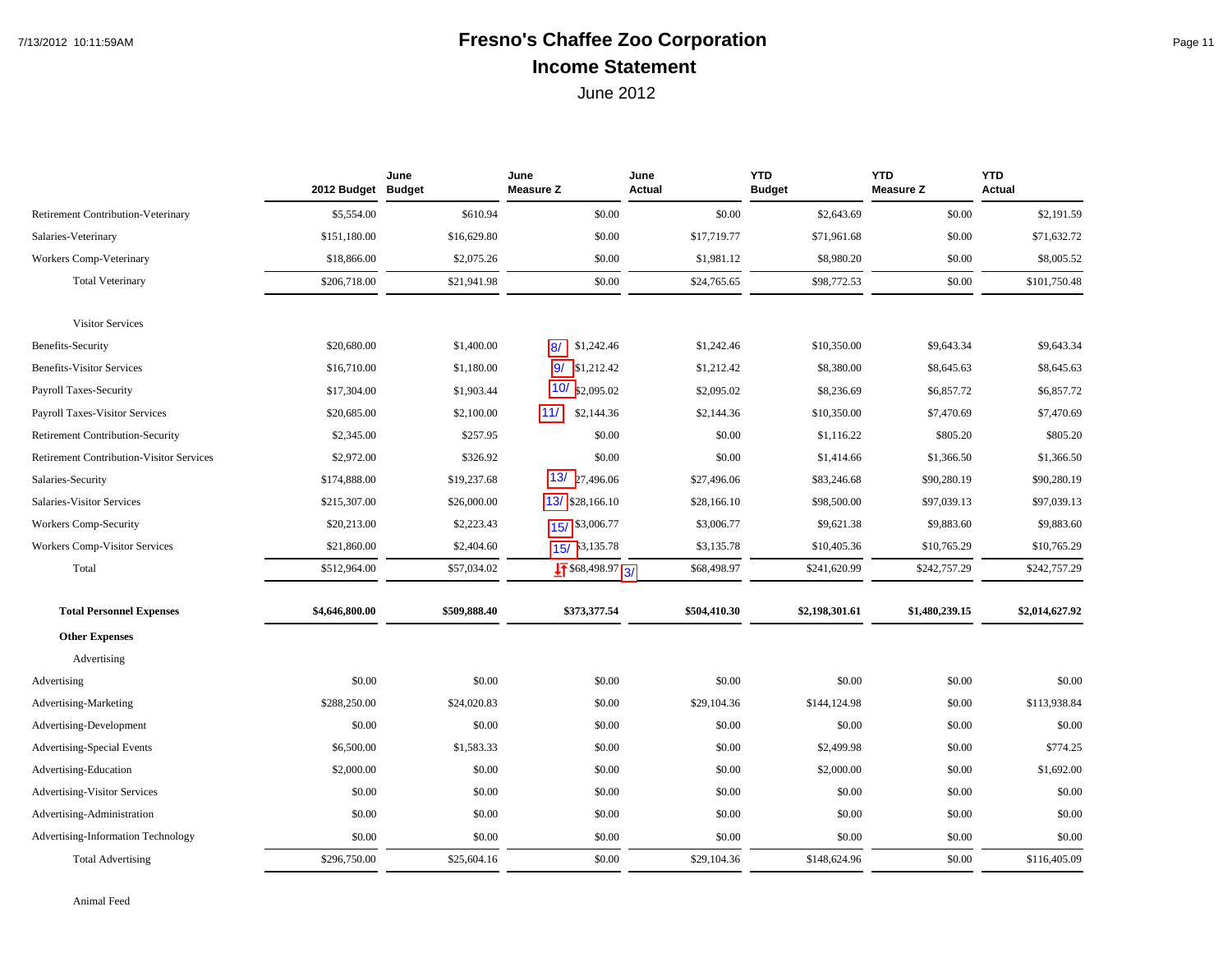#### 7/13/2012 10:15:57 AM **Fresno's Chaffee Zoo Corporation** Page 1 **General Ledger Report**

| Date            | Trans.                            | Journal                                        | Reference                                    |                           | <b>Debit Amount</b>    | <b>Credit Amount</b>  | <b>Balance</b>                   |
|-----------------|-----------------------------------|------------------------------------------------|----------------------------------------------|---------------------------|------------------------|-----------------------|----------------------------------|
| 1-5014-13       |                                   |                                                |                                              |                           |                        |                       |                                  |
| <b>Account:</b> |                                   | 1-5014-13 (Bank Fees-Measure Z-Administration) |                                              |                           |                        |                       |                                  |
| 6/1/2012        |                                   |                                                | <b>Account Beginning Balance</b>             |                           |                        |                       | \$150.00                         |
| 6/5/2012        | 7157-1                            | Journal Entry                                  | Measure Z Operating 2012-4                   |                           | \$10.00                |                       |                                  |
|                 |                                   |                                                |                                              | <b>Account Subtotals</b>  | \$10.00                | \$0.00                |                                  |
|                 |                                   |                                                |                                              |                           |                        |                       |                                  |
| 6/30/2012       |                                   |                                                |                                              | <b>Account Net Change</b> |                        |                       | \$10.00                          |
| 6/30/2012       |                                   |                                                | <b>Account Ending Balance</b>                |                           |                        |                       | \$160.00                         |
| 1-5080-01       |                                   |                                                |                                              |                           |                        |                       |                                  |
| <b>Account:</b> | 1-5080-01 (Benefits-Maintenance)  |                                                |                                              |                           |                        |                       |                                  |
| 6/1/2012        |                                   |                                                | <b>Account Beginning Balance</b>             |                           |                        |                       | \$21,226.16                      |
| 6/1/2012        | 7120-6                            | Journal Entry                                  | Blue Shield-Jun Health Ins Premium           |                           | \$4,407.10             |                       |                                  |
| 6/1/2012        | 7121-8                            | Journal Entry                                  | Principal Financial-Jun Life, LTD, & Dental  |                           | \$871.18               |                       |                                  |
| 6/1/2012        | 7126-6                            | Journal Entry                                  | VSP-Jun Vision Premium                       |                           | \$125.32               |                       |                                  |
| 6/1/2012        | 7201-18                           | Payroll                                        | <b>Employee Dependent Insurance Payments</b> |                           |                        | \$190.00              |                                  |
| 6/15/2012       | 7178-6                            | Cash Receipts                                  | D Tankersley Ins Pmt                         |                           |                        | \$722.14              |                                  |
| 6/15/2012       | 7204-18                           | Payroll                                        | <b>Employee Dependent Insurance Payments</b> |                           |                        | \$190.00              |                                  |
|                 |                                   |                                                |                                              | <b>Account Subtotals</b>  | $\sqrt{11}$ \$5,403.60 | $\sqrt{1}$ \$1,102.14 |                                  |
| 6/30/2012       |                                   |                                                |                                              | Account Net Change        |                        |                       | $\frac{14}{11}$ \$4,301.46<br>5/ |
| 6/30/2012       |                                   |                                                | <b>Account Ending Balance</b>                |                           |                        |                       | \$25,527.62                      |
| 1-5080-02       |                                   |                                                |                                              |                           |                        |                       |                                  |
| Account:        | 1-5080-02 (Benefits-Horticulture) |                                                |                                              |                           |                        |                       |                                  |
| 6/1/2012        |                                   |                                                | <b>Account Beginning Balance</b>             |                           |                        |                       | \$14,215.83                      |
| 6/1/2012        | 7120-7                            | Journal Entry                                  | Blue Shield-Jun Health Ins Premium           |                           | \$1,366.76             |                       |                                  |
| 6/1/2012        | 7121-10                           | Journal Entry                                  | Principal Financial-Jun Life, LTD, & Dental  |                           | \$444.30               |                       |                                  |
| 6/1/2012        | 7126-7                            | Journal Entry                                  | VSP-Jun Vision Premium                       |                           | \$55.36                |                       |                                  |
| 6/1/2012        | 7201-21                           | Payroll                                        | <b>Employee Dependent Insurance Payments</b> |                           |                        | \$67.50               |                                  |
| 6/15/2012       | 7204-21                           | Payroll                                        | Employee Dependent Insurance Payments        |                           |                        | \$67.50               |                                  |
|                 |                                   |                                                |                                              | <b>Account Subtotals</b>  | $\sqrt{131,866.42}$    | $\sqrt{11}$ \$135.00  |                                  |
| 6/30/2012       |                                   |                                                |                                              | Account Net Change        |                        |                       | $\frac{1}{2}$ \$1,731.42         |
| 6/30/2012       |                                   |                                                | <b>Account Ending Balance</b>                |                           |                        |                       | \$15,947.25                      |
| 1-5080-03       |                                   |                                                |                                              |                           |                        |                       |                                  |

#### **Account: 1-5080-03 (Benefits-Animal)**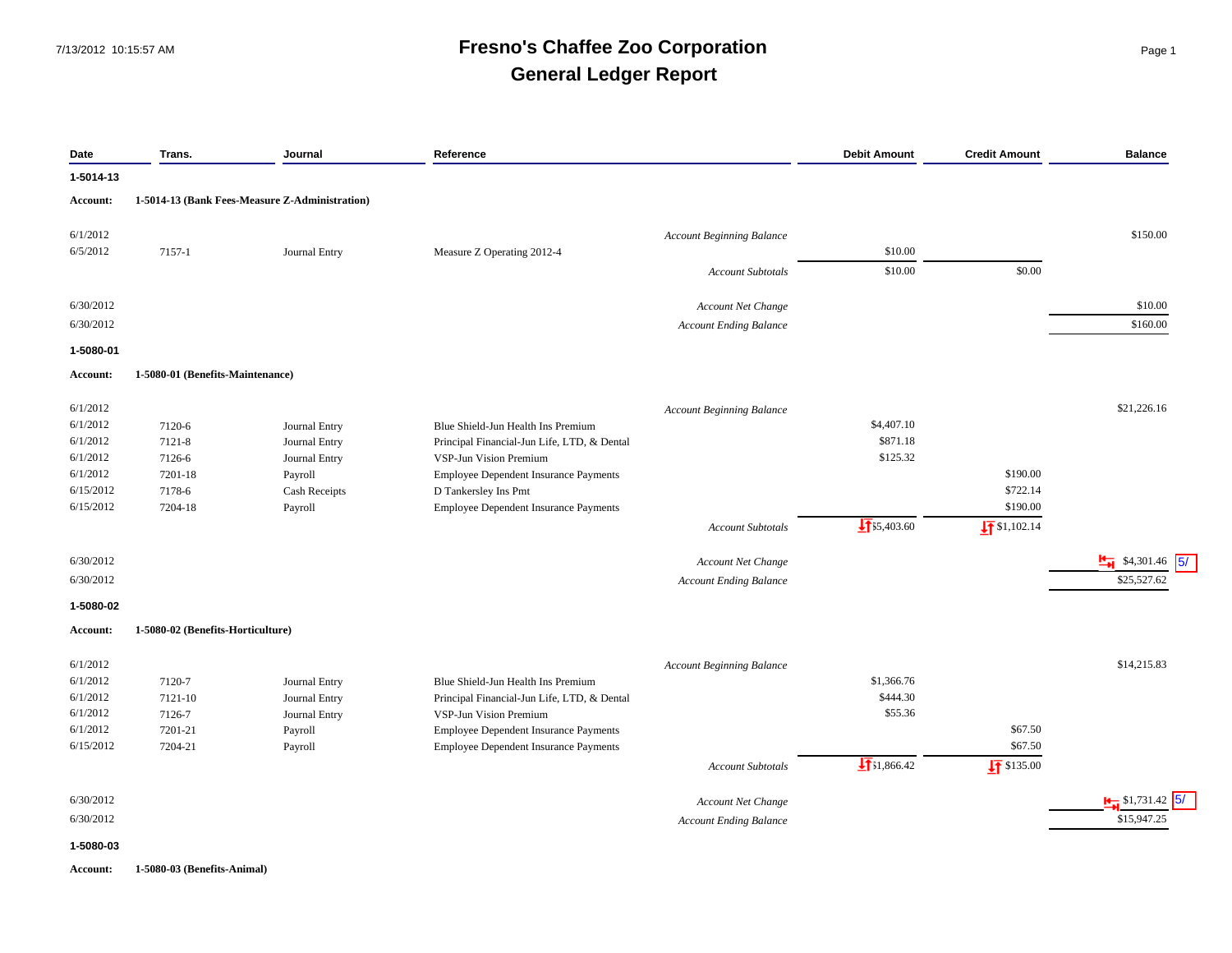### 7/13/2012 10:15:57AM **Fresno's Chaffee Zoo Corporation** Page 2 **General Ledger Report**

| Date      | Trans.                         | Journal       | Reference                                    |                                  | <b>Debit Amount</b>      | <b>Credit Amount</b>   | <b>Balance</b>                |
|-----------|--------------------------------|---------------|----------------------------------------------|----------------------------------|--------------------------|------------------------|-------------------------------|
| Account:  | 1-5080-03 (Benefits-Animal)    |               |                                              |                                  |                          |                        |                               |
| 6/1/2012  |                                |               |                                              | <b>Account Beginning Balance</b> |                          |                        | \$54,716.93                   |
| 6/1/2012  | 7120-1                         | Journal Entry | Blue Shield-Jun Health Ins Premium           |                                  | \$7,001.15               |                        |                               |
| 6/1/2012  | 7121-1                         | Journal Entry | Principal Financial-Jun Life, LTD, & Dental  |                                  | \$1,562.85               |                        |                               |
| 6/1/2012  | 7126-1                         | Journal Entry | VSP-Jun Vision Premium                       |                                  | \$205.82                 |                        |                               |
| 6/1/2012  | 7201-17                        | Payroll       | <b>Employee Dependent Insurance Payments</b> |                                  |                          | \$152.97               |                               |
| 6/14/2012 | 7176-2                         | Cash Receipts | A Snider Ins Pmt                             |                                  |                          | \$282.94               |                               |
| 6/15/2012 | 7204-17                        | Payroll       | Employee Dependent Insurance Payments        |                                  |                          | \$152.97               |                               |
|           |                                |               |                                              | Account Subtotals                | $\frac{1}{2}$ \$8,769.82 | <b>IT</b> \$588.88     |                               |
|           |                                |               |                                              |                                  |                          |                        |                               |
| 6/30/2012 |                                |               |                                              | Account Net Change               |                          |                        | $\frac{14}{14}$ \$8,180.94 4/ |
| 6/30/2012 |                                |               |                                              | <b>Account Ending Balance</b>    |                          |                        | \$62,897.87                   |
| 1-5080-08 |                                |               |                                              |                                  |                          |                        |                               |
| Account:  | 1-5080-08 (Benefits-Education) |               |                                              |                                  |                          |                        |                               |
| 6/1/2012  |                                |               |                                              | <b>Account Beginning Balance</b> |                          |                        | \$19,602.62                   |
| 6/1/2012  | 7120-3                         | Journal Entry | Blue Shield-Jun Health Ins Premium           |                                  | \$2,761.41               |                        |                               |
| 6/1/2012  | 7121-4                         | Journal Entry | Principal Financial-Jun Life, LTD, & Dental  |                                  | \$509.40                 |                        |                               |
| 6/1/2012  | 7126-3                         | Journal Entry | VSP-Jun Vision Premium                       |                                  | \$87.96                  |                        |                               |
| 6/1/2012  | 7201-16                        | Payroll       | Employee Dependent Insurance Payments        |                                  |                          | \$177.50               |                               |
| 6/15/2012 | 7204-16                        | Payroll       | Employee Dependent Insurance Payments        |                                  |                          | \$177.50               |                               |
|           |                                |               |                                              | Account Subtotals                | $\sqrt{1}$ \$3,358.77    | $\sqrt{41}$ \$355.00   |                               |
|           |                                |               |                                              |                                  |                          |                        |                               |
| 6/30/2012 |                                |               |                                              | Account Net Change               |                          |                        | $\frac{H}{H}$ \$3,003.774/    |
| 6/30/2012 |                                |               |                                              | <b>Account Ending Balance</b>    |                          |                        | \$22,606.39                   |
| 1-5080-11 |                                |               |                                              |                                  |                          |                        |                               |
| Account:  | 1-5080-11 (Benefits-Security)  |               |                                              |                                  |                          |                        |                               |
| 6/1/2012  |                                |               |                                              | <b>Account Beginning Balance</b> |                          |                        | \$8,400.88                    |
| 6/1/2012  | 7120-9                         | Journal Entry | Blue Shield-Jun Health Ins Premium           |                                  | \$1,032.04               |                        |                               |
| 6/1/2012  | 7121-13                        | Journal Entry | Principal Financial-Jun Life, LTD, & Dental  |                                  | \$284.76                 |                        |                               |
| 6/1/2012  | 7126-9                         | Journal Entry | VSP-Jun Vision Premium                       |                                  | \$35.66                  |                        |                               |
| 6/1/2012  | 7201-20                        | Payroll       | Employee Dependent Insurance Payments        |                                  |                          | \$55.00                |                               |
| 6/15/2012 | 7204-20                        | Payroll       | Employee Dependent Insurance Payments        |                                  |                          | \$55.00                |                               |
|           |                                |               |                                              | Account Subtotals                | $\sqrt{1}$ \$1,352.46    | $\frac{1}{2}$ \$110.00 |                               |
|           |                                |               |                                              |                                  |                          |                        |                               |
| 6/30/2012 |                                |               |                                              | <b>Account Net Change</b>        |                          |                        | $\frac{1}{2}$ \$1,242.46      |
| 6/30/2012 |                                |               |                                              | <b>Account Ending Balance</b>    |                          |                        | \$9,643.34                    |
| 1-5080-12 |                                |               |                                              |                                  |                          |                        |                               |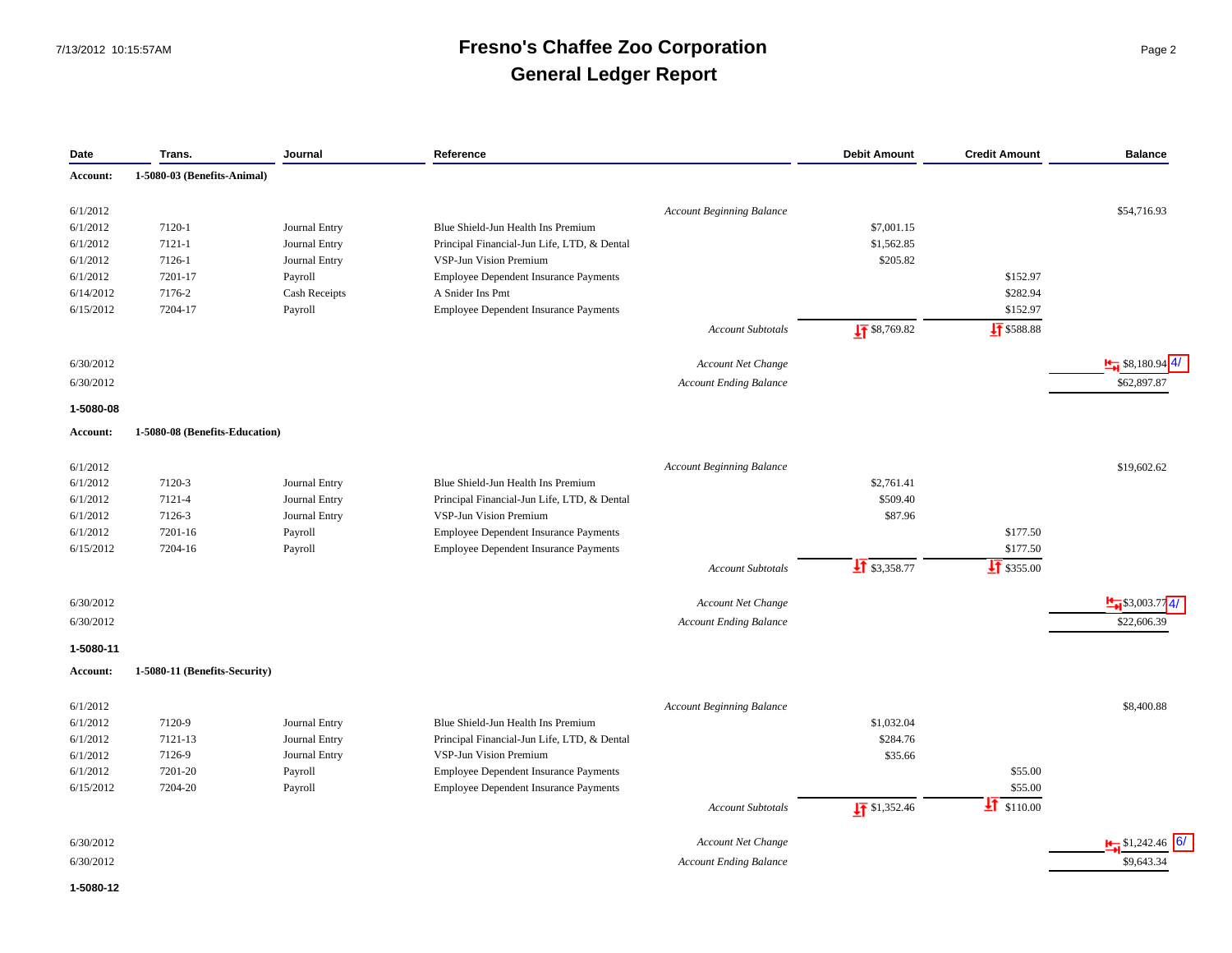### 7/13/2012 10:15:57AM **Fresno's Chaffee Zoo Corporation** Page 3 **General Ledger Report**

| Date      | Trans.                                 | Journal       | Reference                                                              | <b>Debit Amount</b>      | <b>Credit Amount</b>   | <b>Balance</b>              |
|-----------|----------------------------------------|---------------|------------------------------------------------------------------------|--------------------------|------------------------|-----------------------------|
| Account:  | 1-5080-12 (Benefits-Visitor Services)  |               |                                                                        |                          |                        |                             |
| 6/1/2012  |                                        |               |                                                                        |                          |                        | \$7,433.21                  |
| 6/1/2012  | 7120-2                                 | Journal Entry | <b>Account Beginning Balance</b><br>Blue Shield-Jun Health Ins Premium | \$1,087.83               |                        |                             |
| 6/1/2012  | 7121-3                                 | Journal Entry | Principal Financial-Jun Life, LTD, & Dental                            | \$223.25                 |                        |                             |
| 6/1/2012  | 7126-2                                 | Journal Entry | VSP-Jun Vision Premium                                                 | \$36.34                  |                        |                             |
| 6/1/2012  | 7201-15                                | Payroll       | Employee Dependent Insurance Payments                                  |                          | \$67.50                |                             |
| 6/15/2012 | 7204-15                                | Payroll       | Employee Dependent Insurance Payments                                  |                          | \$67.50                |                             |
|           |                                        |               | <b>Account Subtotals</b>                                               | $\frac{1}{2}$ \$1,347.42 | $\frac{1}{2}$ \$135.00 |                             |
|           |                                        |               |                                                                        |                          |                        |                             |
| 6/30/2012 |                                        |               | Account Net Change                                                     |                          |                        | $\frac{1}{2}$ \$1,212.42    |
| 6/30/2012 |                                        |               | <b>Account Ending Balance</b>                                          |                          |                        | \$8,645.63                  |
| 1-5131-01 |                                        |               |                                                                        |                          |                        |                             |
| Account:  | 1-5131-01 (Payroll Taxes-Maintenance)  |               |                                                                        |                          |                        |                             |
| 6/1/2012  |                                        |               | <b>Account Beginning Balance</b>                                       |                          |                        | \$6,389.72                  |
| 6/1/2012  | 7201-77                                | Payroll       | <b>Payroll Taxes</b>                                                   | \$642.63                 |                        |                             |
| 6/15/2012 | 7204-77                                | Payroll       | <b>Payroll Taxes</b>                                                   | \$724.03                 |                        |                             |
| 6/29/2012 | 7205-68                                | Payroll       | Payroll Taxes                                                          | \$595.75                 |                        |                             |
|           |                                        |               | <b>Account Subtotals</b>                                               | $\sqrt{17}$ \$1,962.41   | \$0.00                 |                             |
|           |                                        |               |                                                                        |                          |                        |                             |
| 6/30/2012 |                                        |               | <b>Account Net Change</b>                                              |                          |                        | $\frac{H}{H}$ \$1,962.41 5/ |
| 6/30/2012 |                                        |               | <b>Account Ending Balance</b>                                          |                          |                        | \$8,352.13                  |
| 1-5131-02 |                                        |               |                                                                        |                          |                        |                             |
| Account:  | 1-5131-02 (Payroll Taxes-Horticulture) |               |                                                                        |                          |                        |                             |
| 6/1/2012  |                                        |               | Account Beginning Balance                                              |                          |                        | \$4,010.56                  |
| 6/1/2012  | 7201-82                                | Payroll       | <b>Payroll Taxes</b>                                                   | \$293.94                 |                        |                             |
| 6/15/2012 | 7204-82                                | Payroll       | <b>Payroll Taxes</b>                                                   | \$274.35                 |                        |                             |
| 6/29/2012 | 7205-73                                | Payroll       | <b>Payroll Taxes</b>                                                   | \$282.37                 |                        |                             |
|           |                                        |               | <b>Account Subtotals</b>                                               | $\frac{1}{21}$ \$850.66  | \$0.00                 |                             |
| 6/30/2012 |                                        |               | Account Net Change                                                     |                          |                        | ᆟ<br>\$850.66               |
| 6/30/2012 |                                        |               | <b>Account Ending Balance</b>                                          |                          |                        | \$4,861.22                  |
|           |                                        |               |                                                                        |                          |                        |                             |
| 1-5131-03 |                                        |               |                                                                        |                          |                        |                             |
| Account:  | 1-5131-03 (Payroll Taxes-Animal)       |               |                                                                        |                          |                        |                             |
| 6/1/2012  |                                        |               | <b>Account Beginning Balance</b>                                       |                          |                        | \$33,720.02                 |
|           |                                        |               |                                                                        |                          |                        |                             |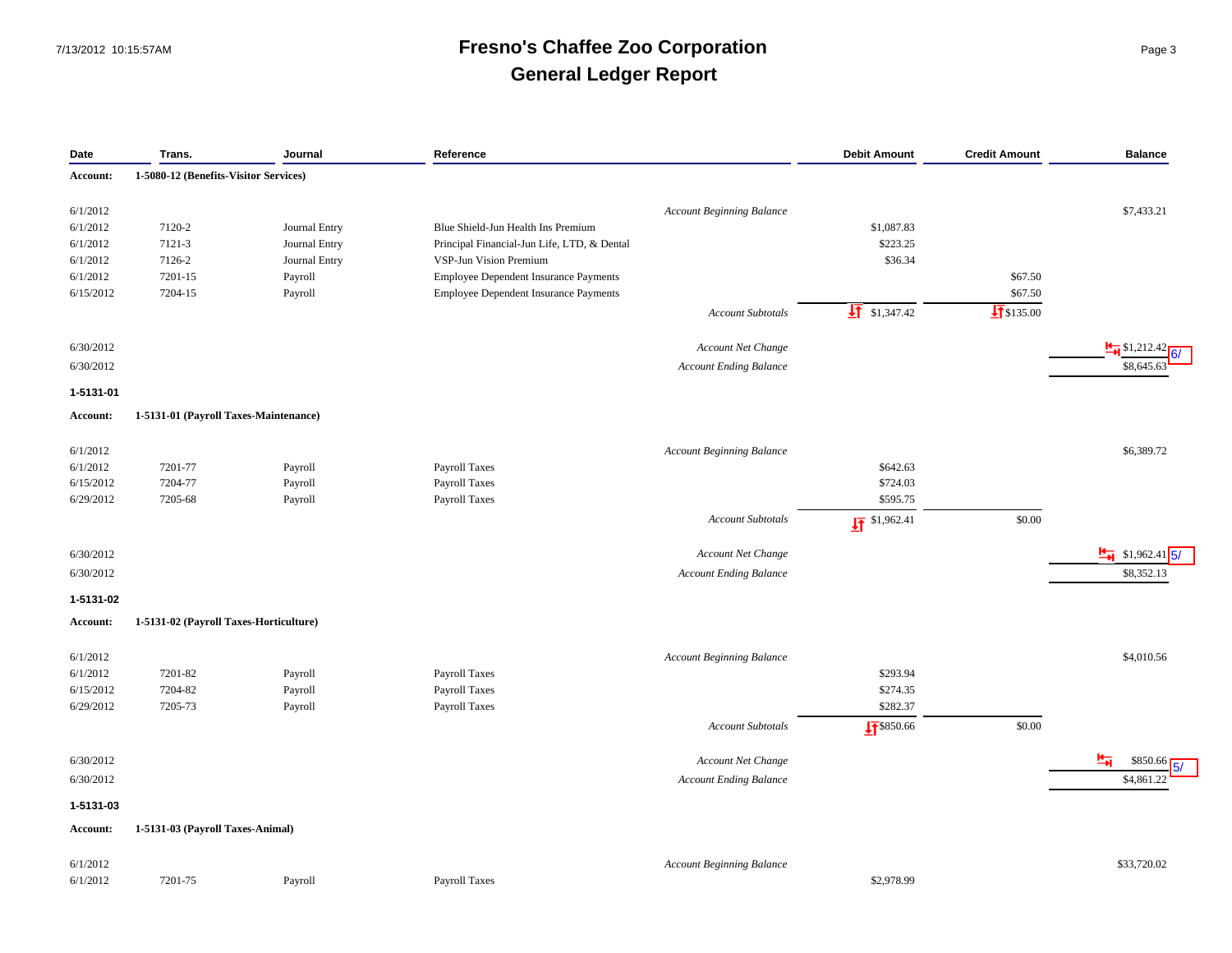### 7/13/2012 10:15:57AM **Fresno's Chaffee Zoo Corporation** Page 4 **General Ledger Report**

| Date      | Trans.                                     | Journal | Reference            |                                  | <b>Debit Amount</b>    | <b>Credit Amount</b> | <b>Balance</b>              |
|-----------|--------------------------------------------|---------|----------------------|----------------------------------|------------------------|----------------------|-----------------------------|
| Account:  | 1-5131-03 (Payroll Taxes-Animal)           |         |                      |                                  |                        |                      |                             |
| 6/15/2012 | 7204-75                                    | Payroll | Payroll Taxes        |                                  | \$3,109.88             |                      |                             |
| 6/29/2012 | 7205-66                                    | Payroll | Payroll Taxes        |                                  | \$3,758.45             |                      |                             |
|           |                                            |         |                      | <b>Account Subtotals</b>         | 坘<br>\$9,847.32        | \$0.00               |                             |
| 6/30/2012 |                                            |         |                      | Account Net Change               |                        |                      | $\frac{1}{2}$ ,9,847.32 4/  |
| 6/30/2012 |                                            |         |                      | <b>Account Ending Balance</b>    |                        |                      | \$43,567.34                 |
| 1-5131-08 |                                            |         |                      |                                  |                        |                      |                             |
| Account:  | 1-5131-08 (Payroll Taxes-Education)        |         |                      |                                  |                        |                      |                             |
| 6/1/2012  |                                            |         |                      | <b>Account Beginning Balance</b> |                        |                      | \$12,741.22                 |
| 6/1/2012  | 7201-74                                    | Payroll | Payroll Taxes        |                                  | \$1,298.33             |                      |                             |
| 6/1/2012  | 7201-81                                    | Payroll | <b>Payroll Taxes</b> |                                  | \$326.44               |                      |                             |
| 6/15/2012 | 7204-74                                    | Payroll | Payroll Taxes        |                                  | \$1,422.39             |                      |                             |
| 6/15/2012 | 7204-81                                    | Payroll | Payroll Taxes        |                                  | \$326.22               |                      |                             |
| 6/29/2012 | 7205-65                                    | Payroll | <b>Payroll Taxes</b> |                                  | \$2,028.14             |                      |                             |
| 6/29/2012 | 7205-72                                    | Payroll | Payroll Taxes        |                                  | \$392.54               |                      |                             |
|           |                                            |         |                      | <b>Account Subtotals</b>         | $\sqrt{11}$ \$5,794.06 | \$0.00               |                             |
| 6/30/2012 |                                            |         |                      | Account Net Change               |                        |                      | $\frac{H}{H}$ \$5,794.06 4/ |
| 6/30/2012 |                                            |         |                      | <b>Account Ending Balance</b>    |                        |                      | \$18,535.28                 |
| 1-5131-11 |                                            |         |                      |                                  |                        |                      |                             |
| Account:  | 1-5131-11 (Payroll Taxes-Security)         |         |                      |                                  |                        |                      |                             |
| 6/1/2012  |                                            |         |                      | <b>Account Beginning Balance</b> |                        |                      | \$4,762.70                  |
| 6/1/2012  | 7201-80                                    | Payroll | Payroll Taxes        |                                  | \$541.79               |                      |                             |
| 6/15/2012 | 7204-80                                    | Payroll | Payroll Taxes        |                                  | \$545.16               |                      |                             |
| 6/29/2012 | 7205-71                                    | Payroll | Payroll Taxes        |                                  | \$1,008.07             |                      |                             |
|           |                                            |         |                      | <b>Account Subtotals</b>         | $\frac{1}{2}$ 2,095.02 | \$0.00               |                             |
| 6/30/2012 |                                            |         |                      | <b>Account Net Change</b>        |                        |                      | $\frac{H}{H}$ \$2,095.02 6/ |
| 6/30/2012 |                                            |         |                      | <b>Account Ending Balance</b>    |                        |                      | \$6,857.72                  |
| 1-5131-12 |                                            |         |                      |                                  |                        |                      |                             |
| Account:  | 1-5131-12 (Payroll Taxes-Visitor Services) |         |                      |                                  |                        |                      |                             |
| 6/1/2012  |                                            |         |                      | <b>Account Beginning Balance</b> |                        |                      | \$5,326.33                  |
| 6/1/2012  | 7201-73                                    | Payroll | Payroll Taxes        |                                  | \$714.38               |                      |                             |
| 6/15/2012 | 7204-73                                    | Payroll | Payroll Taxes        |                                  | \$736.56               |                      |                             |
| 6/29/2012 | 7205-64                                    | Payroll | <b>Payroll Taxes</b> |                                  | \$693.42               |                      |                             |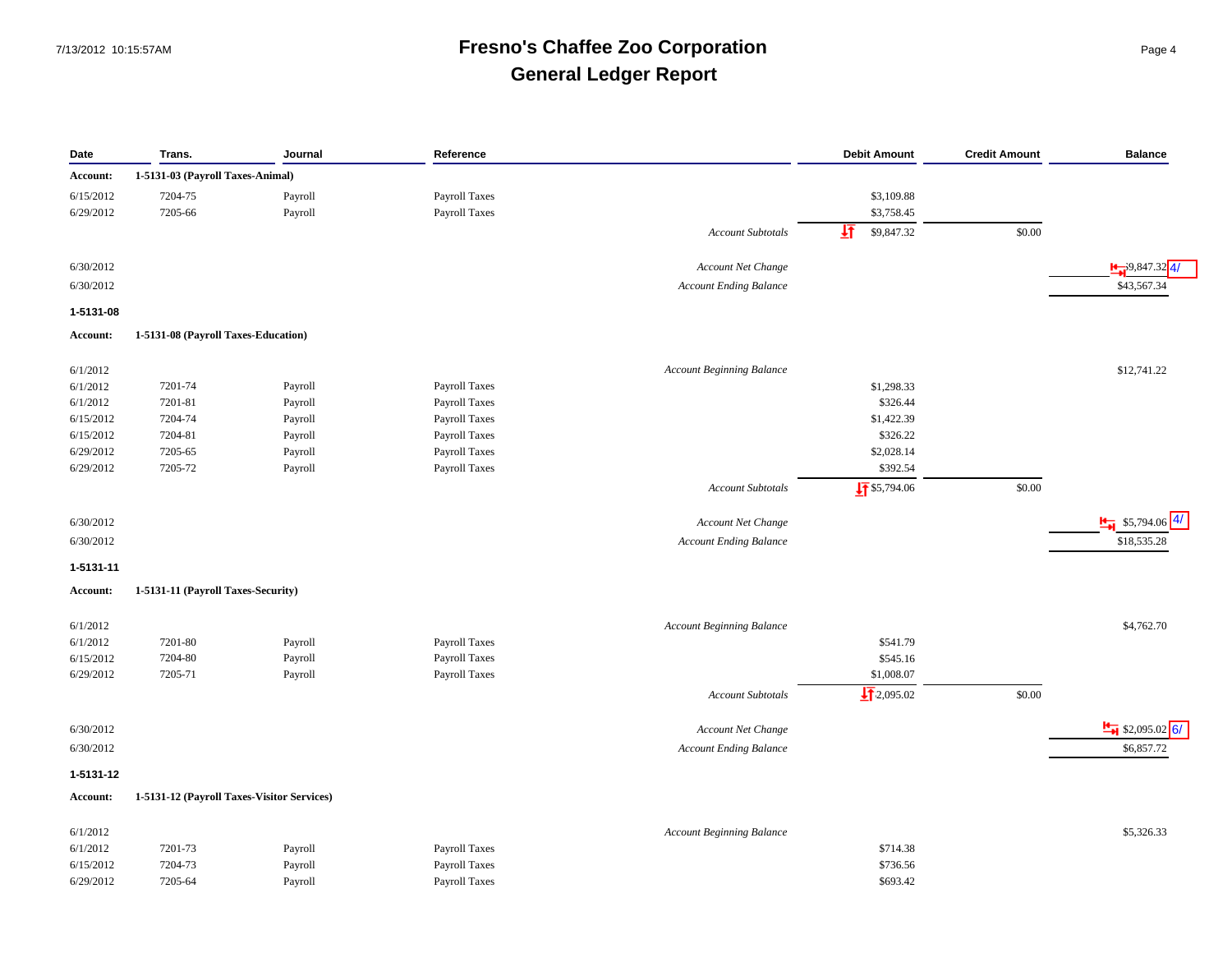### 7/13/2012 10:15:57AM **Fresno's Chaffee Zoo Corporation** Page 5 **General Ledger Report**

| Date      | Trans.                                     | Journal                                          | Reference                        | <b>Debit Amount</b> | <b>Credit Amount</b> | <b>Balance</b> |
|-----------|--------------------------------------------|--------------------------------------------------|----------------------------------|---------------------|----------------------|----------------|
| Account:  | 1-5131-12 (Payroll Taxes-Visitor Services) |                                                  |                                  |                     |                      |                |
|           |                                            |                                                  | Account Subtotals                | \$2,144.36          | \$0.00               |                |
| 6/30/2012 |                                            |                                                  | Account Net Change               |                     |                      | $$2,144.36$ 6/ |
| 6/30/2012 |                                            |                                                  | Account Ending Balance           |                     |                      | \$7,470.69     |
| 1-5153-01 |                                            |                                                  |                                  |                     |                      |                |
| Account:  |                                            | 1-5153-01 (Retirement Contribution-Maintenance)  |                                  |                     |                      |                |
| 6/1/2012  |                                            |                                                  | Account Beginning Balance        |                     |                      | \$579.80       |
| 6/30/2012 |                                            |                                                  | Account Net Change               |                     |                      | \$0.00         |
| 6/30/2012 |                                            |                                                  | <b>Account Ending Balance</b>    |                     |                      | \$579.80       |
| 1-5153-02 |                                            |                                                  |                                  |                     |                      |                |
| Account:  |                                            | 1-5153-02 (Retirement Contribution-Horticulture) |                                  |                     |                      |                |
| 6/1/2012  |                                            |                                                  | <b>Account Beginning Balance</b> |                     |                      | \$0.00         |
| 6/30/2012 |                                            |                                                  | Account Net Change               |                     |                      | \$0.00         |
| 6/30/2012 |                                            |                                                  | <b>Account Ending Balance</b>    |                     |                      | \$0.00         |
| 1-5153-03 |                                            |                                                  |                                  |                     |                      |                |
| Account:  |                                            | 1-5153-03 (Retirement Contribution-Animal)       |                                  |                     |                      |                |
| 6/1/2012  |                                            |                                                  | Account Beginning Balance        |                     |                      | \$6,673.64     |
| 6/30/2012 |                                            |                                                  | Account Net Change               |                     |                      | \$0.00         |
| 6/30/2012 |                                            |                                                  | <b>Account Ending Balance</b>    |                     |                      | \$6,673.64     |
| 1-5153-08 |                                            |                                                  |                                  |                     |                      |                |
| Account:  |                                            | 1-5153-08 (Retirement Contribution-Education)    |                                  |                     |                      |                |
| 6/1/2012  |                                            |                                                  | Account Beginning Balance        |                     |                      | \$2,773.86     |
| 6/30/2012 |                                            |                                                  | Account Net Change               |                     |                      | \$0.00         |
| 6/30/2012 |                                            |                                                  | <b>Account Ending Balance</b>    |                     |                      | \$2,773.86     |
| 1-5153-11 |                                            |                                                  |                                  |                     |                      |                |
| Account:  |                                            | 1-5153-11 (Retirement Contribution-Security)     |                                  |                     |                      |                |
| 6/1/2012  |                                            |                                                  | Account Beginning Balance        |                     |                      | \$805.20       |
| 6/30/2012 |                                            |                                                  | Account Net Change               |                     |                      | \$0.00         |
| 6/30/2012 |                                            |                                                  | <b>Account Ending Balance</b>    |                     |                      | \$805.20       |
| 1-5153-12 |                                            |                                                  |                                  |                     |                      |                |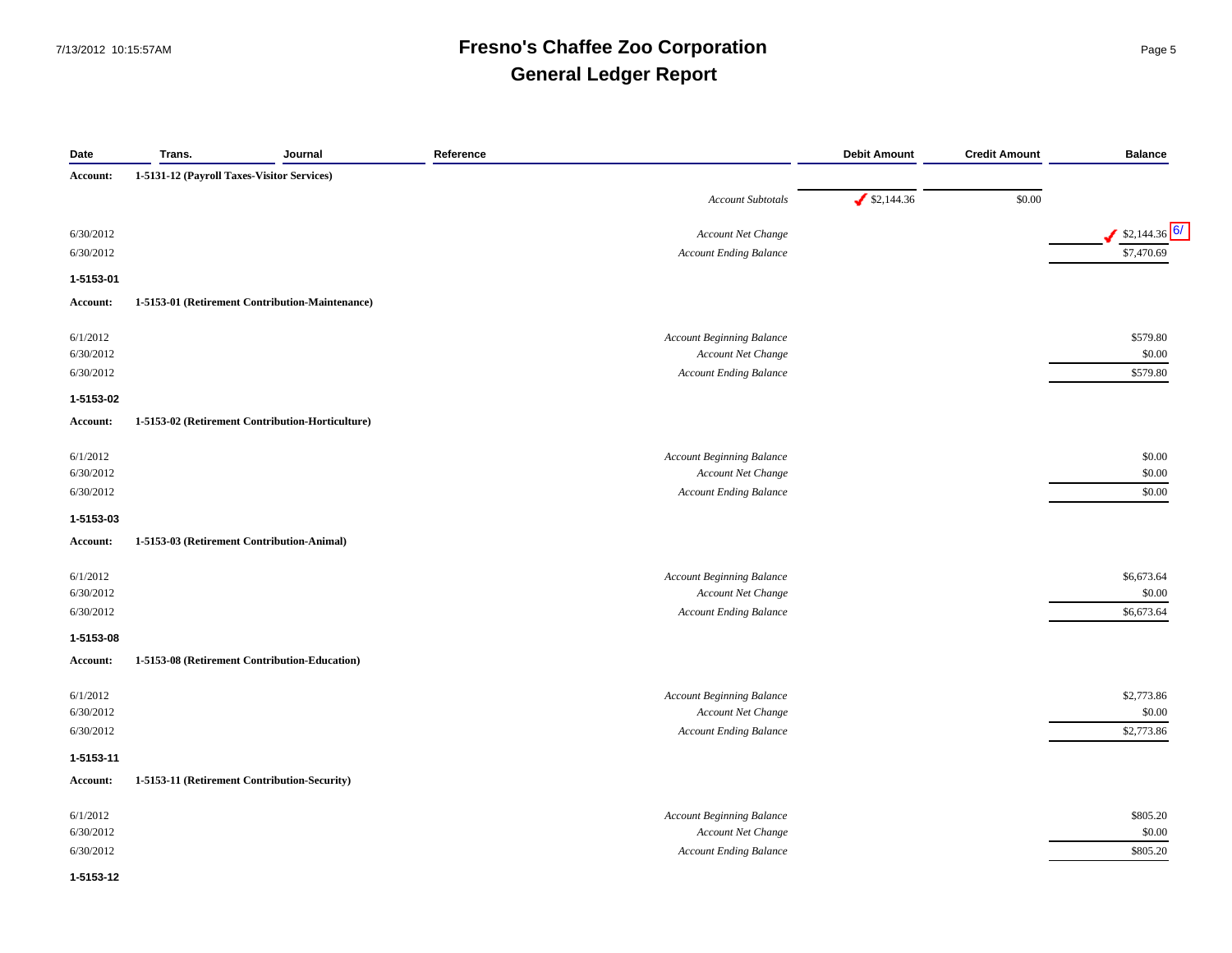### 7/13/2012 10:15:57AM **Fresno's Chaffee Zoo Corporation** Page 6 **General Ledger Report**

| Date                  | Trans.                            | Journal                                              | Reference |                                  | <b>Debit Amount</b>        | <b>Credit Amount</b> | <b>Balance</b>                  |
|-----------------------|-----------------------------------|------------------------------------------------------|-----------|----------------------------------|----------------------------|----------------------|---------------------------------|
| Account:              |                                   | 1-5153-12 (Retirement Contribution-Visitor Services) |           |                                  |                            |                      |                                 |
| 6/1/2012              |                                   |                                                      |           | <b>Account Beginning Balance</b> |                            |                      | \$1,366.50                      |
| 6/30/2012             |                                   |                                                      |           | Account Net Change               |                            |                      | \$0.00                          |
| 6/30/2012             |                                   |                                                      |           | <b>Account Ending Balance</b>    |                            |                      | \$1,366.50                      |
| 1-5165-01             |                                   |                                                      |           |                                  |                            |                      |                                 |
| Account:              | 1-5165-01 (Salaries-Maintenance)  |                                                      |           |                                  |                            |                      |                                 |
|                       |                                   |                                                      |           | <b>Account Beginning Balance</b> |                            |                      |                                 |
| 6/1/2012<br>6/1/2012  | 7201-6                            | Payroll                                              | Salaries  |                                  | \$8,590.44                 |                      | \$85,180.27                     |
| 6/15/2012             | 7204-6                            | Payroll                                              | Salaries  |                                  | \$9,654.32                 |                      |                                 |
| 6/29/2012             | 7205-6                            | Payroll                                              | Salaries  |                                  | \$7,788.01                 |                      |                                 |
|                       |                                   |                                                      |           |                                  |                            | \$0.00               |                                 |
|                       |                                   |                                                      |           | <b>Account Subtotals</b>         | $\sqrt{11}$ \$26,032.77    |                      |                                 |
| 6/30/2012             |                                   |                                                      |           | Account Net Change               |                            |                      | $\frac{H}{24}$ \$26,032.77 5/   |
| 6/30/2012             |                                   |                                                      |           | <b>Account Ending Balance</b>    |                            |                      | \$111,213.04                    |
| 1-5165-02             |                                   |                                                      |           |                                  |                            |                      |                                 |
| Account:              | 1-5165-02 (Salaries-Horticulture) |                                                      |           |                                  |                            |                      |                                 |
|                       |                                   |                                                      |           |                                  |                            |                      |                                 |
| 6/1/2012              |                                   |                                                      | Salaries  | <b>Account Beginning Balance</b> |                            |                      | \$53,447.89                     |
| 6/1/2012<br>6/15/2012 | 7201-11<br>7204-11                | Payroll<br>Payroll                                   | Salaries  |                                  | \$3,909.99<br>\$3,653.53   |                      |                                 |
| 6/29/2012             | 7205-11                           | Payroll                                              | Salaries  |                                  | \$3,691.48                 |                      |                                 |
|                       |                                   |                                                      |           |                                  | $\frac{1}{21}$ \$11,255.00 | \$0.00               |                                 |
|                       |                                   |                                                      |           | <b>Account Subtotals</b>         |                            |                      |                                 |
| 6/30/2012             |                                   |                                                      |           | Account Net Change               |                            |                      | $\frac{1}{2}$ \$11,255.00<br>5/ |
| 6/30/2012             |                                   |                                                      |           | <b>Account Ending Balance</b>    |                            |                      | \$64,702.89                     |
| 1-5165-03             |                                   |                                                      |           |                                  |                            |                      |                                 |
| Account:              | 1-5165-03 (Salaries-Animal)       |                                                      |           |                                  |                            |                      |                                 |
| 6/1/2012              |                                   |                                                      |           | <b>Account Beginning Balance</b> |                            |                      | \$370,969.77                    |
| 6/1/2012              | 7201-4                            | Payroll                                              | Salaries  |                                  | \$39,094.07                |                      |                                 |
| 6/15/2012             | 7204-4                            | Payroll                                              | Salaries  |                                  | \$40,805.22                |                      |                                 |
| 6/29/2012             | 7205-4                            | Payroll                                              | Salaries  |                                  | \$49,129.46                |                      |                                 |
|                       |                                   |                                                      |           | <b>Account Subtotals</b>         | $\frac{1}{2}$ \$129,028.75 | \$0.00               |                                 |
| 6/30/2012             |                                   |                                                      |           | Account Net Change               |                            |                      | $\frac{H}{H}$ \$129,028.75 4/   |
|                       |                                   |                                                      |           |                                  |                            |                      |                                 |
| 6/30/2012             |                                   |                                                      |           | <b>Account Ending Balance</b>    |                            |                      | \$499,998.52                    |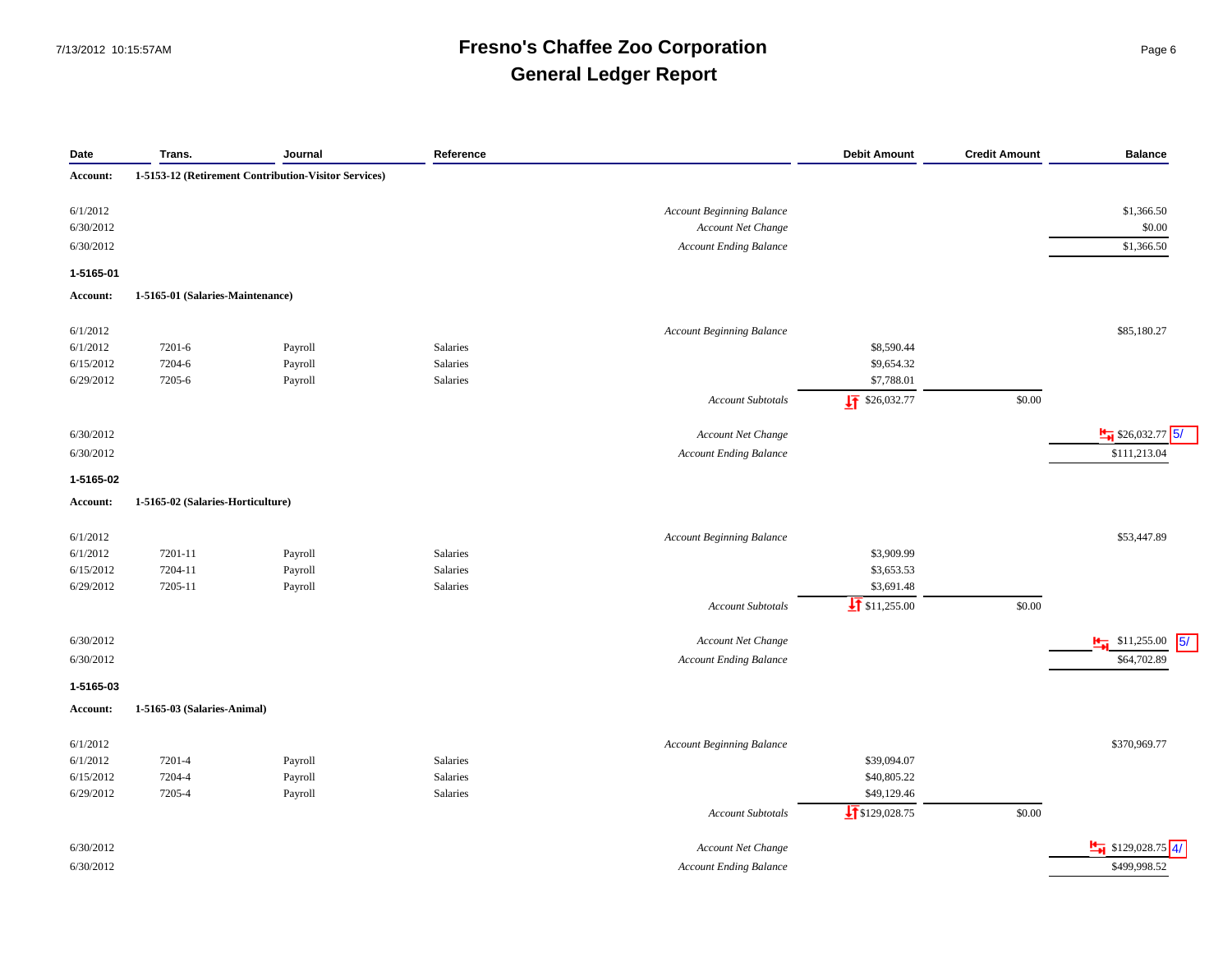#### 7/13/2012 10:15:57AM **Fresno's Chaffee Zoo Corporation** Page 7 **General Ledger Report**

| Date            | Trans.                                | Journal | Reference |                                  | <b>Debit Amount</b>        | <b>Credit Amount</b> | <b>Balance</b>                      |
|-----------------|---------------------------------------|---------|-----------|----------------------------------|----------------------------|----------------------|-------------------------------------|
| 1-5165-08       |                                       |         |           |                                  |                            |                      |                                     |
| Account:        | 1-5165-08 (Salaries-Education)        |         |           |                                  |                            |                      |                                     |
|                 |                                       |         |           |                                  |                            |                      |                                     |
| 6/1/2012        |                                       |         |           | <b>Account Beginning Balance</b> |                            |                      | \$168,251.50                        |
| 6/1/2012        | 7201-3                                | Payroll | Salaries  |                                  | \$17,148.65                |                      |                                     |
| 6/1/2012        | 7201-10                               | Payroll | Salaries  |                                  | \$4,267.08                 |                      |                                     |
| 6/15/2012       | 7204-3                                | Payroll | Salaries  |                                  | \$18,771.00                |                      |                                     |
| 6/15/2012       | 7204-10                               | Payroll | Salaries  |                                  | \$4,264.19                 |                      |                                     |
| 6/29/2012       | 7205-3                                | Payroll | Salaries  |                                  | \$26,511.63                |                      |                                     |
| 6/29/2012       | 7205-10                               | Payroll | Salaries  |                                  | \$5,131.16                 |                      |                                     |
|                 |                                       |         |           | <b>Account Subtotals</b>         | $\sqrt{1}$ \$76,093.71     | \$0.00               |                                     |
| 6/30/2012       |                                       |         |           | Account Net Change               |                            |                      | $\frac{1}{1}$ \$76,093.71           |
| 6/30/2012       |                                       |         |           | <b>Account Ending Balance</b>    |                            |                      | $\overline{4/}$<br>\$244,345.21     |
| 1-5165-11       |                                       |         |           |                                  |                            |                      |                                     |
| Account:        | 1-5165-11 (Salaries-Security)         |         |           |                                  |                            |                      |                                     |
|                 |                                       |         |           |                                  |                            |                      |                                     |
| 6/1/2012        |                                       |         |           | <b>Account Beginning Balance</b> |                            |                      | \$62,784.13                         |
| 6/1/2012        | 7201-9                                | Payroll | Salaries  |                                  | \$7,137.50                 |                      |                                     |
| 6/15/2012       | 7204-9                                | Payroll | Salaries  |                                  | \$7,181.37                 |                      |                                     |
| 6/29/2012       | 7205-9                                | Payroll | Salaries  |                                  | \$13,177.19                |                      |                                     |
|                 |                                       |         |           | <b>Account Subtotals</b>         | $\frac{1}{21}$ \$27,496.06 | \$0.00               |                                     |
|                 |                                       |         |           |                                  |                            |                      |                                     |
| 6/30/2012       |                                       |         |           | Account Net Change               |                            |                      | $\frac{H}{\sqrt{2}}$ \$27,496.06 6/ |
| 6/30/2012       |                                       |         |           | <b>Account Ending Balance</b>    |                            |                      | \$90,280.19                         |
|                 |                                       |         |           |                                  |                            |                      |                                     |
| 1-5165-12       |                                       |         |           |                                  |                            |                      |                                     |
| Account:        | 1-5165-12 (Salaries-Visitor Services) |         |           |                                  |                            |                      |                                     |
| 6/1/2012        |                                       |         |           | <b>Account Beginning Balance</b> |                            |                      | \$68,873.03                         |
| 6/1/2012        | 7201-2                                | Payroll | Salaries  |                                  | \$9,405.37                 |                      |                                     |
| 6/15/2012       | 7204-2                                | Payroll | Salaries  |                                  | \$9,695.75                 |                      |                                     |
| 6/29/2012       | 7205-2                                | Payroll | Salaries  |                                  | \$9,064.98                 |                      |                                     |
|                 |                                       |         |           | <b>Account Subtotals</b>         | $\sqrt{11}$ \$28,166.10    | \$0.00               |                                     |
|                 |                                       |         |           |                                  |                            |                      |                                     |
| 6/30/2012       |                                       |         |           | Account Net Change               |                            |                      | $\frac{H}{\sqrt{6}}$ \$28,166.10 6/ |
| 6/30/2012       |                                       |         |           | <b>Account Ending Balance</b>    |                            |                      | \$97,039.13                         |
| 1-5200-01       |                                       |         |           |                                  |                            |                      |                                     |
| <b>Account:</b> | 1-5200-01 (Workers Comp-Maintenance)  |         |           |                                  |                            |                      |                                     |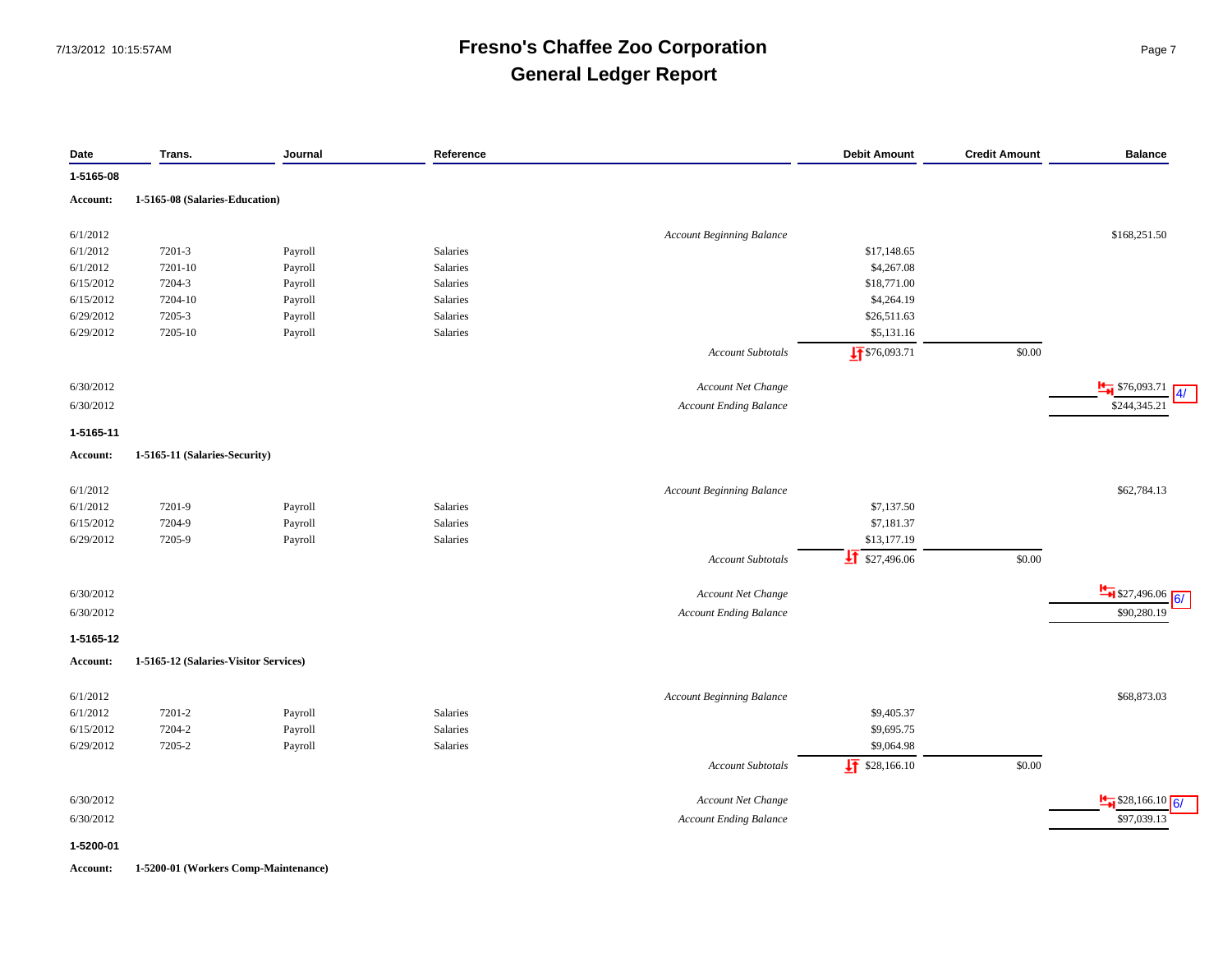### 7/13/2012 10:15:57AM **Fresno's Chaffee Zoo Corporation** Page 8 **General Ledger Report**

| Date            | Trans.                                | Journal       | Reference           |                                  | <b>Debit Amount</b>       | <b>Credit Amount</b> | <b>Balance</b>                               |
|-----------------|---------------------------------------|---------------|---------------------|----------------------------------|---------------------------|----------------------|----------------------------------------------|
| Account:        | 1-5200-01 (Workers Comp-Maintenance)  |               |                     |                                  |                           |                      |                                              |
| 6/1/2012        |                                       |               |                     | <b>Account Beginning Balance</b> |                           |                      | \$9,102.16                                   |
| 6/1/2012        | 7201-89                               | Payroll       | Workers Comp        |                                  | \$917.55                  |                      |                                              |
| 6/15/2012       | 7204-89                               | Payroll       | Workers Comp        |                                  | \$1,004.32                |                      |                                              |
| 6/29/2012       | 7205-80                               | Payroll       | Workers Comp        |                                  | \$848.81                  |                      |                                              |
|                 |                                       |               |                     | <b>Account Subtotals</b>         | $\frac{1}{2}$ \$2,770.68  | \$0.00               |                                              |
|                 |                                       |               |                     |                                  |                           |                      |                                              |
| 6/30/2012       |                                       |               |                     | <b>Account Net Change</b>        |                           |                      | $\frac{H}{H}$ \$2,770.68 5/                  |
| 6/30/2012       |                                       |               |                     | <b>Account Ending Balance</b>    |                           |                      | \$11,872.84                                  |
| 1-5200-02       |                                       |               |                     |                                  |                           |                      |                                              |
| Account:        | 1-5200-02 (Workers Comp-Horticulture) |               |                     |                                  |                           |                      |                                              |
| 6/1/2012        |                                       |               |                     | <b>Account Beginning Balance</b> |                           |                      | \$5,805.69                                   |
| 6/1/2012        | 7201-94                               | Payroll       | Workers Comp        |                                  | \$419.24                  |                      |                                              |
| 6/15/2012       | 7204-94                               | Payroll       | Workers Comp        |                                  | \$399.50                  |                      |                                              |
| 6/29/2012       | 7205-85                               | Payroll       | Workers Comp        |                                  | \$410.32                  |                      |                                              |
|                 |                                       |               |                     | Account Subtotals                | $\sqrt{1}$ \$1,229.06     | \$0.00               |                                              |
| 6/30/2012       |                                       |               |                     | Account Net Change               |                           |                      | $\frac{1}{2}$ \$1,229.06                     |
| 6/30/2012       |                                       |               |                     | <b>Account Ending Balance</b>    |                           |                      | \$7,034.75                                   |
| 1-5200-03       |                                       |               |                     |                                  |                           |                      |                                              |
| <b>Account:</b> | 1-5200-03 (Workers Comp-Animal)       |               |                     |                                  |                           |                      |                                              |
| 6/1/2012        |                                       |               |                     | <b>Account Beginning Balance</b> |                           |                      | \$41,668.27                                  |
| 6/1/2012        | 7201-87                               | Payroll       | Workers Comp        |                                  | \$4,191.11                |                      |                                              |
| 6/15/2012       | 7204-87                               | Payroll       | <b>Workers Comp</b> |                                  | \$4,327.46                |                      |                                              |
| 6/29/2012       | 7205-78                               | Payroll       | Workers Comp        |                                  | \$5,159.72                |                      |                                              |
| 6/30/2012       | 7247-1                                | Journal Entry | <b>Workers Comp</b> |                                  | \$194.63                  |                      |                                              |
|                 |                                       |               |                     | <b>Account Subtotals</b>         | $\frac{1}{2}$ \$13,872.92 | \$0.00               |                                              |
| 6/30/2012       |                                       |               |                     | Account Net Change               |                           |                      | $\frac{1}{2}$ \$13,872.92<br>$\overline{4/}$ |
| 6/30/2012       |                                       |               |                     | <b>Account Ending Balance</b>    |                           |                      | \$55,541.19                                  |
| 1-5200-08       |                                       |               |                     |                                  |                           |                      |                                              |
| Account:        | 1-5200-08 (Workers Comp-Education)    |               |                     |                                  |                           |                      |                                              |
| 6/1/2012        |                                       |               |                     | Account Beginning Balance        |                           |                      | \$21,527.38                                  |
| 6/1/2012        | 7201-86                               | Payroll       | Workers Comp        |                                  | \$1,544.11                |                      |                                              |
| 6/1/2012        | 7201-93                               | Payroll       | Workers Comp        |                                  | \$472.59                  |                      |                                              |
|                 |                                       |               |                     |                                  |                           |                      |                                              |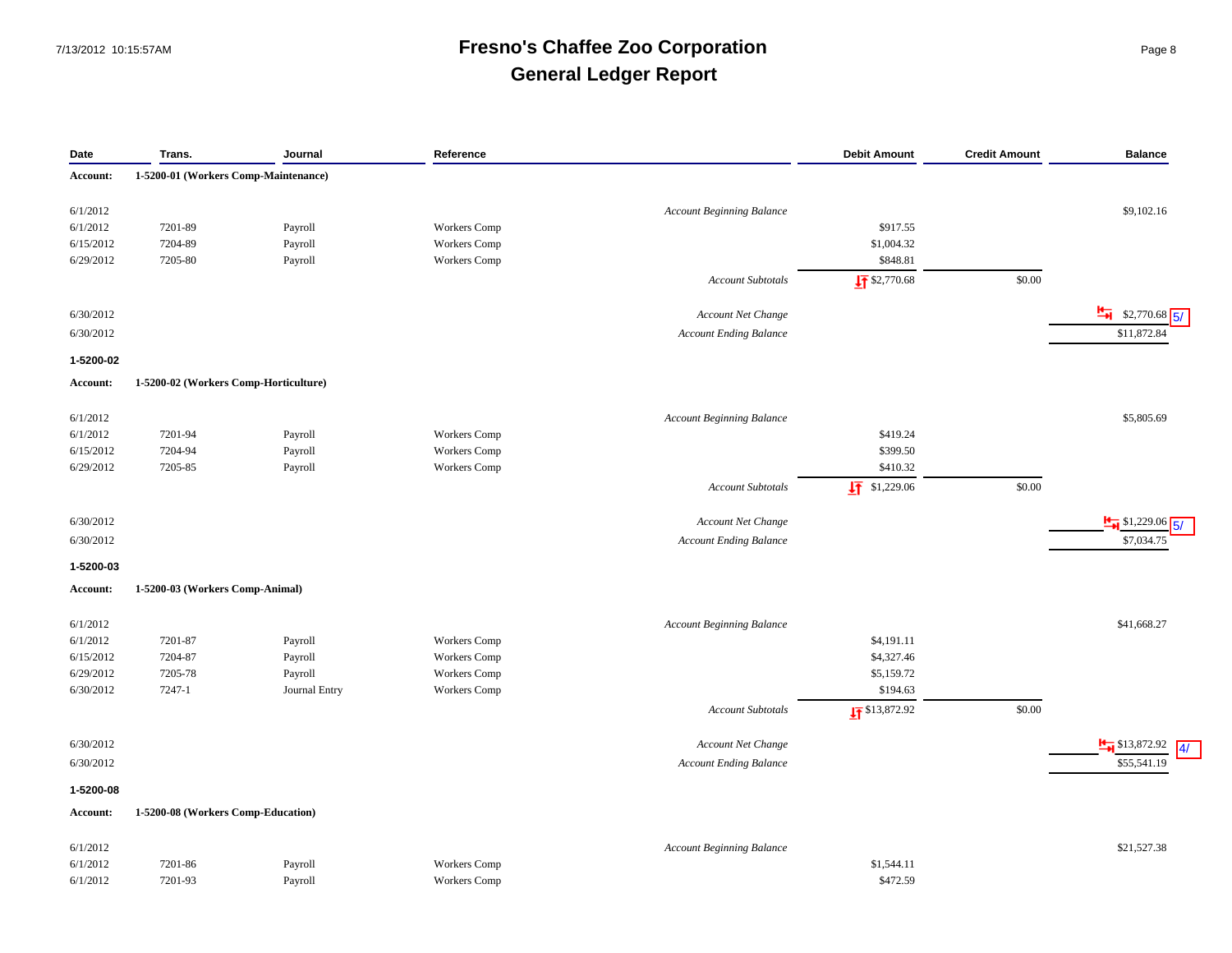### 7/13/2012 10:15:57AM **Fresno's Chaffee Zoo Corporation** Page 9 **General Ledger Report**

| Date      | Trans.                                    | Journal       | Reference           |                                  | <b>Debit Amount</b>      | <b>Credit Amount</b>                 | <b>Balance</b>                     |
|-----------|-------------------------------------------|---------------|---------------------|----------------------------------|--------------------------|--------------------------------------|------------------------------------|
| Account:  | 1-5200-08 (Workers Comp-Education)        |               |                     |                                  |                          |                                      |                                    |
| 6/15/2012 | 7204-86                                   | Payroll       | Workers Comp        |                                  | \$1,720.86               |                                      |                                    |
| 6/15/2012 | 7204-93                                   | Payroll       | Workers Comp        |                                  | \$471.86                 |                                      |                                    |
| 6/29/2012 | 7205-77                                   | Payroll       | Workers Comp        |                                  | \$2,531.34               |                                      |                                    |
| 6/29/2012 | 7205-84                                   | Payroll       | Workers Comp        |                                  | \$567.08                 |                                      |                                    |
| 6/30/2012 | 7247-3                                    | Journal Entry | <b>Workers</b> Comp |                                  | \$587.80                 |                                      |                                    |
| 6/30/2012 | 7247-2                                    | Journal Entry | Workers Comp        |                                  | \$1,028.00               |                                      |                                    |
|           |                                           |               |                     | <b>Account Subtotals</b>         | $\frac{1}{2}$ \$8,923.64 | \$0.00                               |                                    |
|           |                                           |               |                     |                                  |                          |                                      |                                    |
| 6/30/2012 |                                           |               |                     | Account Net Change               |                          |                                      | $\frac{H}{\bullet}$ \$8,923.64 5/  |
| 6/30/2012 |                                           |               |                     | <b>Account Ending Balance</b>    |                          |                                      | \$30,451.02                        |
| 1-5200-11 |                                           |               |                     |                                  |                          |                                      |                                    |
| Account:  | 1-5200-11 (Workers Comp-Security)         |               |                     |                                  |                          |                                      |                                    |
|           |                                           |               |                     |                                  |                          |                                      |                                    |
| 6/1/2012  |                                           |               |                     | <b>Account Beginning Balance</b> |                          |                                      | \$6,876.83                         |
| 6/1/2012  | 7201-92                                   | Payroll       | <b>Workers</b> Comp |                                  | \$771.35                 |                                      |                                    |
| 6/15/2012 | 7204-92                                   | Payroll       | Workers Comp        |                                  | \$771.71                 |                                      |                                    |
| 6/29/2012 | 7205-83                                   | Payroll       | Workers Comp        |                                  | \$1,463.71               |                                      |                                    |
|           |                                           |               |                     | <b>Account Subtotals</b>         | $\frac{1}{2}$ \$3,006.77 | \$0.00                               |                                    |
|           |                                           |               |                     |                                  |                          |                                      |                                    |
| 6/30/2012 |                                           |               |                     | Account Net Change               |                          |                                      | $\frac{H}{H}$ \$3,006.77           |
| 6/30/2012 |                                           |               |                     | <b>Account Ending Balance</b>    |                          |                                      | \$9,883.60                         |
| 1-5200-12 |                                           |               |                     |                                  |                          |                                      |                                    |
| Account:  | 1-5200-12 (Workers Comp-Visitor Services) |               |                     |                                  |                          |                                      |                                    |
|           |                                           |               |                     |                                  |                          |                                      |                                    |
| 6/1/2012  |                                           |               |                     | <b>Account Beginning Balance</b> |                          |                                      | \$7,629.51                         |
| 6/1/2012  | 7201-85                                   | Payroll       | Workers Comp        |                                  | \$1,044.63               |                                      |                                    |
| 6/15/2012 | 7204-85                                   | Payroll       | <b>Workers</b> Comp |                                  | \$1,077.11               |                                      |                                    |
| 6/29/2012 | 7205-76                                   | Payroll       | Workers Comp        |                                  | \$1,014.04               |                                      |                                    |
|           |                                           |               |                     | <b>Account Subtotals</b>         | $\frac{1}{2}$ \$3,135.78 | \$0.00                               |                                    |
|           |                                           |               |                     |                                  |                          |                                      | $\frac{H}{\sqrt{2}}$ \$3,135.78 6/ |
| 6/30/2012 |                                           |               |                     | Account Net Change               |                          |                                      |                                    |
| 6/30/2012 |                                           |               |                     | <b>Account Ending Balance</b>    |                          |                                      | \$10,765.29                        |
| 6/1/2012  |                                           |               |                     |                                  |                          | <b>Grand Total Beginning Balance</b> | \$1,107,011.61                     |
| 6/30/2012 |                                           |               |                     |                                  |                          | Grand Total Net Change               | \$373,387.54                       |
| 6/30/2012 |                                           |               |                     |                                  |                          | <b>Grand Total Ending Balance</b>    | \$1,480,399.15                     |
|           |                                           |               |                     |                                  |                          |                                      |                                    |